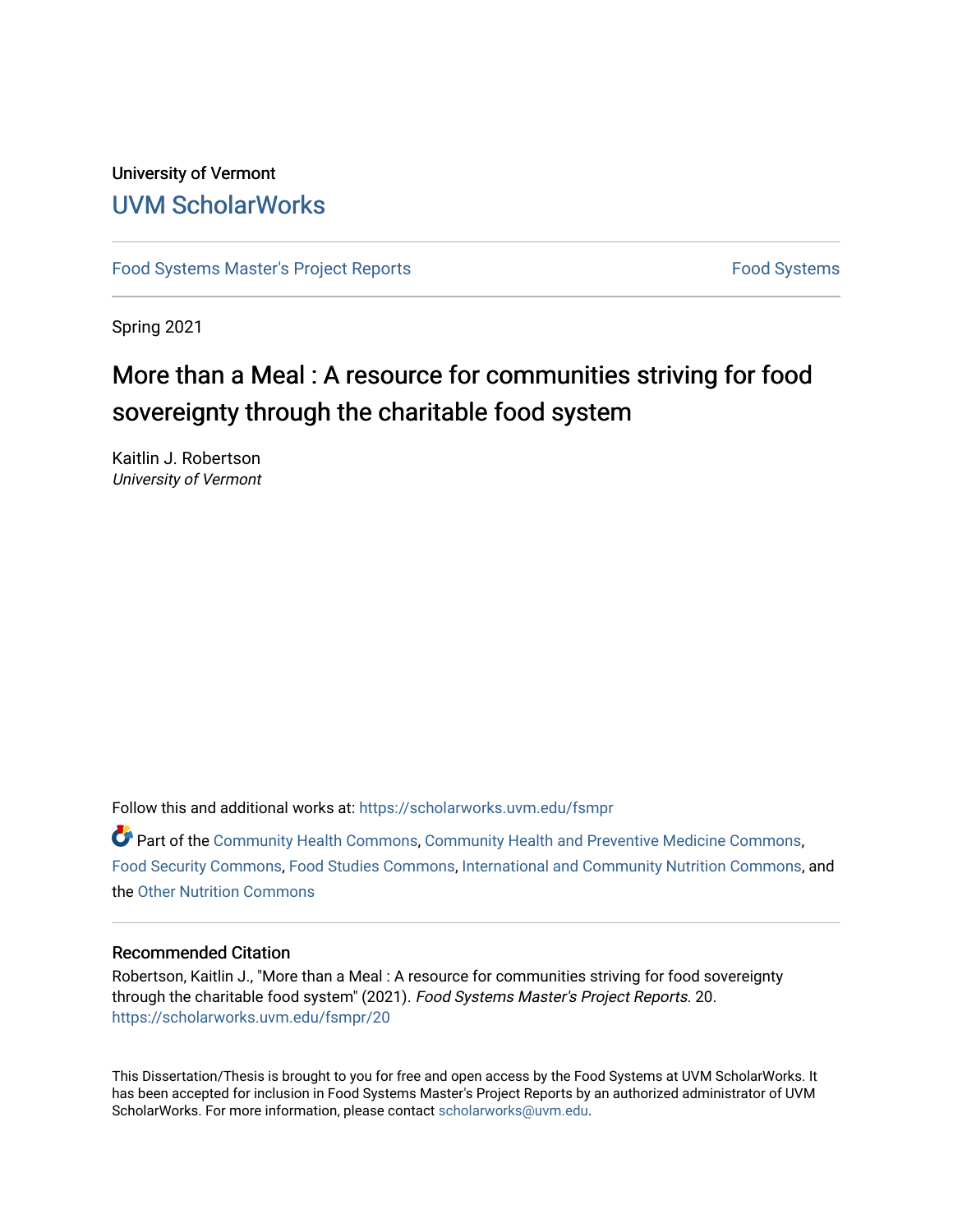**More than a Meal :**

**A resource for communities striving for food sovereignty through the charitable food system**

A Master's Project

Presented

By

## **Kaitlin Robertson**

to

The faculty of the Graduate College

of

The University of Vermont

In Partial Fulfillment of the Requirements For the Degree of Master of Science Specializing in Food Systems

January 2021

Defense Date: January 29<sup>th</sup>, 2021 Project Examination Committee:

Amy B. Trubek, Ph.D. Advisor Teresa Mares, Ph.D. Chairperson Emily Belarmino Ph.D. Cynthia J Forehand, Ph.D., Dean of the Graduate College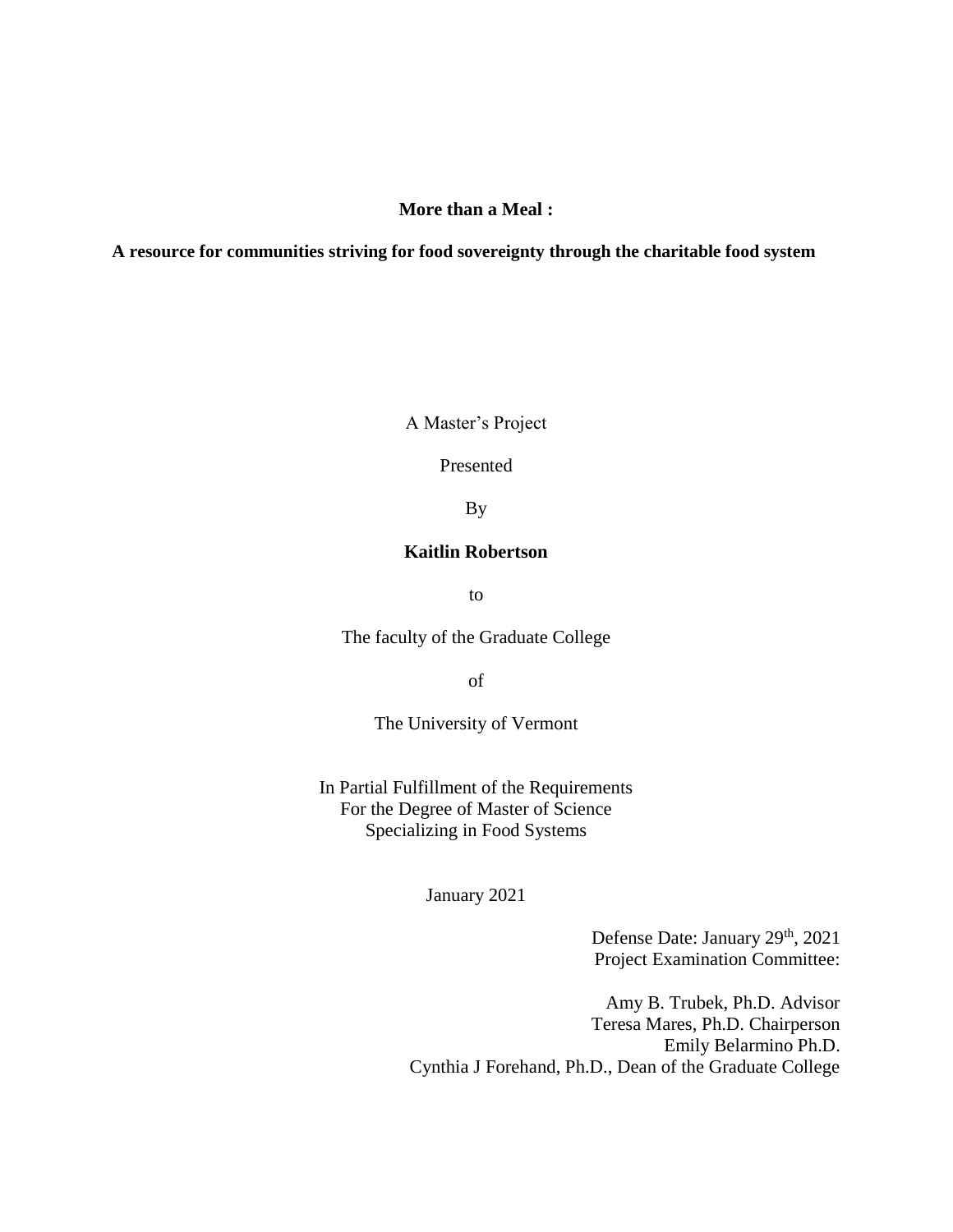# **Table of Contents**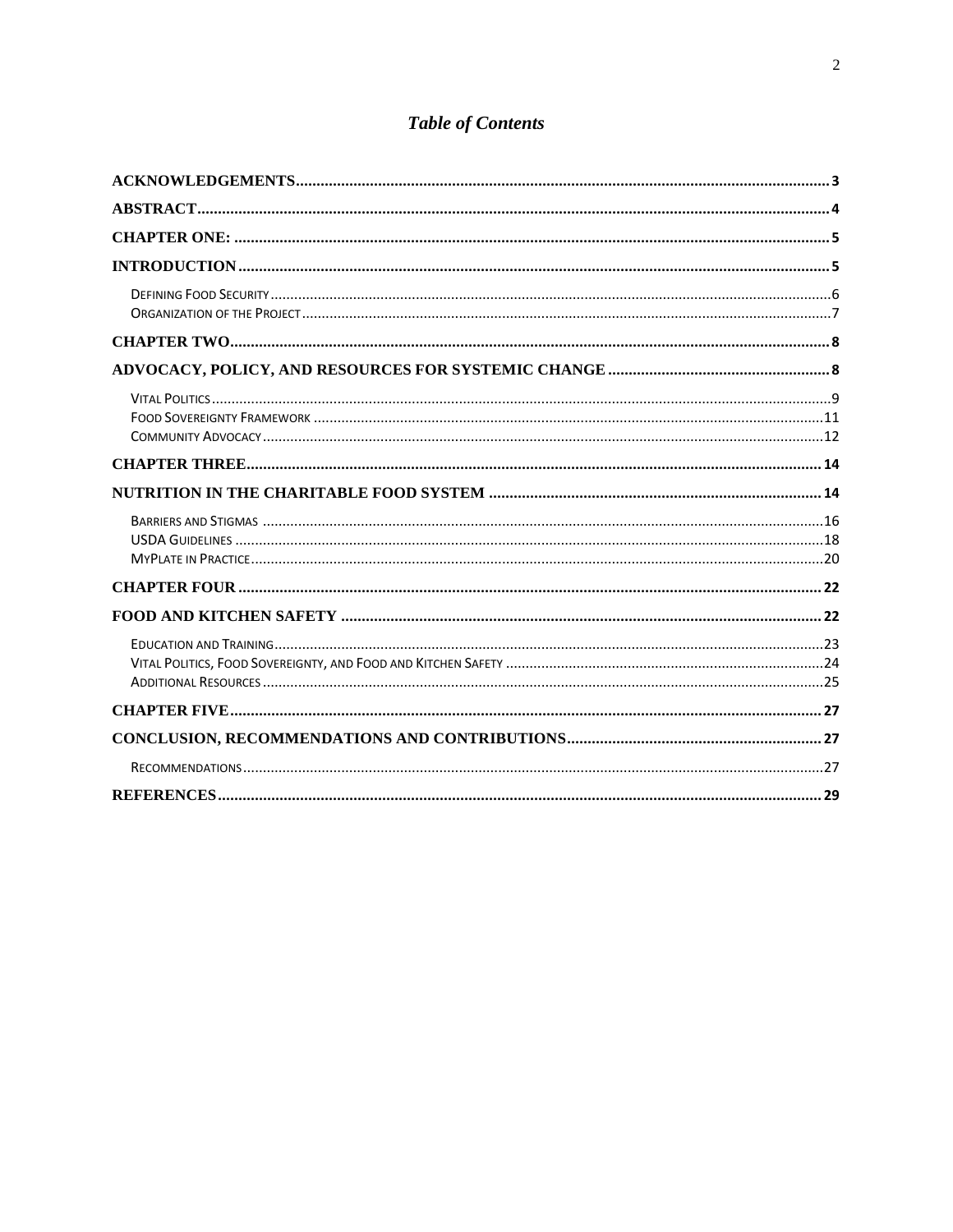# **Acknowledgements**

<span id="page-3-0"></span>I would like to extend a heartfelt thank you to my committee, who were supportive and patient with me as I navigated my master's project. I would not have made it this far without their support and encouragement.

Thank you Dr. Amy Trubek, for introducing me to the idea of a handbook and helping me to incorporate my personal experience into a useful resource for the charitable food system.

Thank you Dr. Teresa Mares, for sharing your knowledge of the food system and the food sovereignty movement. A special thanks for your counsel and for listening to me as I rambled through our zoom meetings.

Thank you Dr. Emily Belarmino, for sharing your knowledge in nutrition, for providing me valuable resources and for your willingness to serve as a committee member on this project.

Thank you to the UVM students and faculty who welcomed me onto campus, facilitated engaging discussions and for continuing to challenge the status quo. I have loved my time at UVM and I can't imagine my experience without each of you.

And thank you to my family who have sent care packages, motivating notes, and words of encouragement.

Finally, thank you Zach, Arlo, and Sage for your love, understanding, and comic relief. Without you, I never would have embarked on this adventure and I couldn't be more grateful to have you in my life.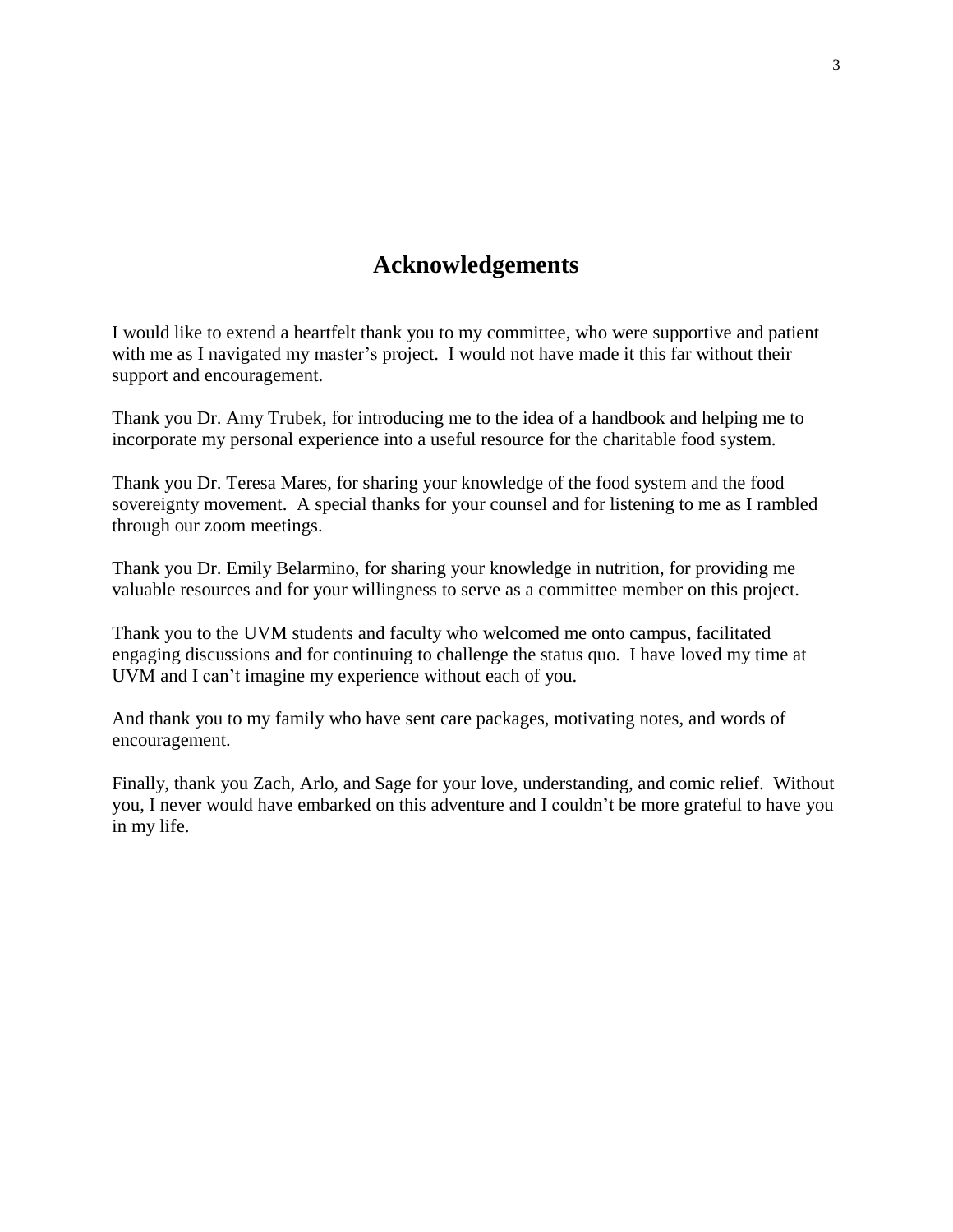# **Abstract**

<span id="page-4-0"></span>The 2020 pandemic and economic crisis showcased the fragility of the American food system. In the months of quarantine and lockdowns, a growing number of Americans searched for ways to feed themselves and their families. Community-based and volunteer-supported feeding programs worked to bridge the divide between the hungry and their next meal. In many cases, these programs rely on an unpaid workforce and donations – of time, food, and facilities. With limited resources, volunteer-led programs often lack centralized training options; this guidebook seeks to fill that void. This project is a streamlined, introductory-level guide for volunteers and community members working to feed their neighbors through free meal services. The final product offers as a starting point for anti-hunger networks to draw from as they empower those they serve. *More than a Meal: A resource for communities seeking food sovereignty within the charitable food system* is an educational resource that focuses on advocacy, nutrition, food and kitchen safety, and how feeding programs working within the charitable food system can and should strive for food sovereignty.

This guidebook's development unfolded with rural New England in mind, yet it is adaptable to groups outside of this region. The nutrition and food safety sections are rooted in the USDA's guidelines and apply to most people's dietary needs. Overall, the recommendations and information provided are a snapshot of what it takes for communities to reach food sovereignty through the charitable food system. Future work needs to be done to address social justice, . socioeconomic disparities, and limit the impacts of climate change on society as a whole

Keywords: charitable food system, emergency food system, food insecurity, food sovereignty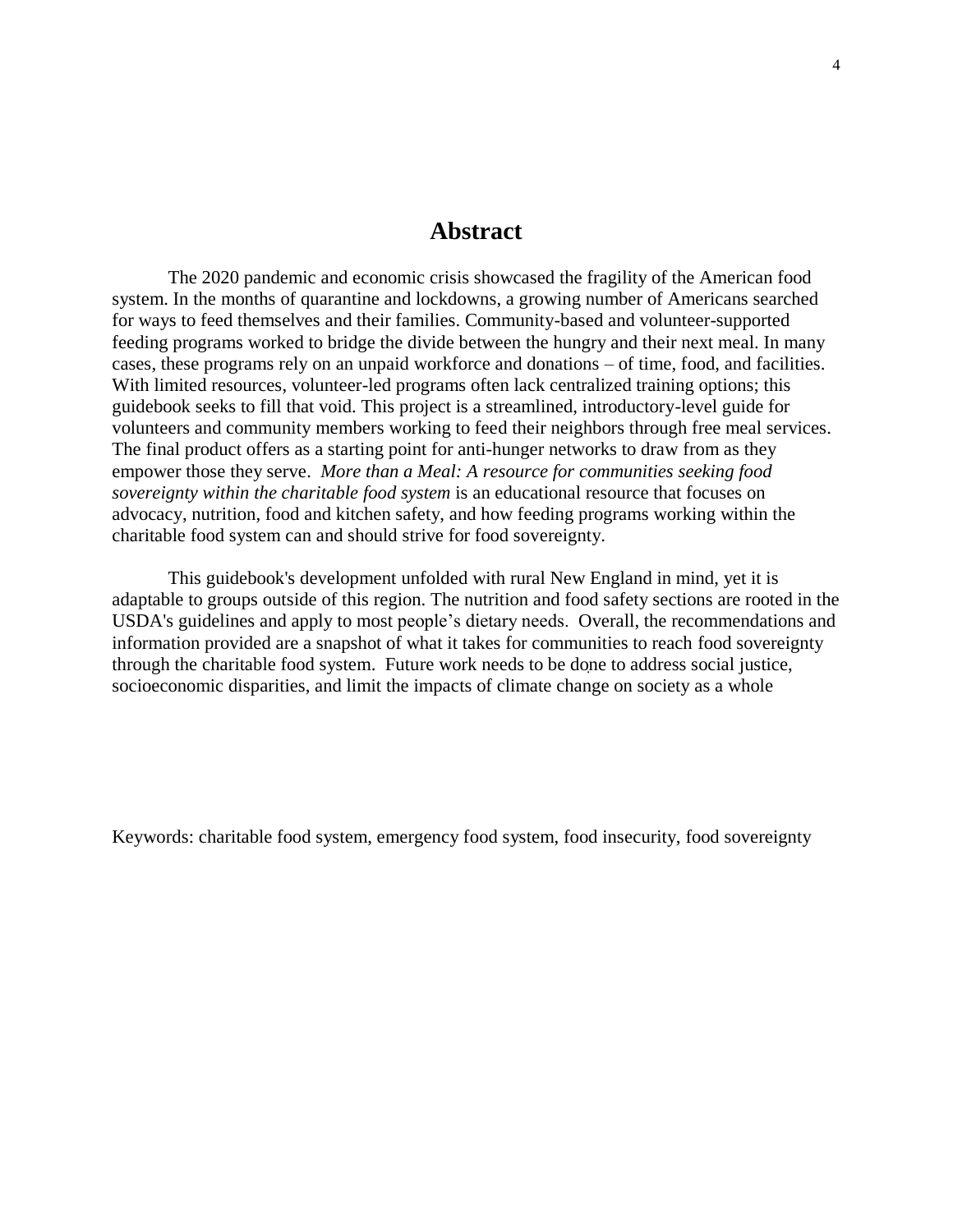# **Chapter One:**

## **Introduction**

<span id="page-5-1"></span><span id="page-5-0"></span>This project was inspired by the growing rates of food insecurity in New England as the COVID-19 global pandemic peaked in the spring of 2020. As the shutdowns and quarantines sank in, community members sought out opportunities where they could band together to help their neighbors all the while maintaining some kind of social connection. This reaction is congruent with previous studies on volunteering in a time of crisis where volunteers seek out solidarity and a connection to a cause; the COVID-19 pandemic was no different (Dunn  $\&$ Chambers 2016; Tierney & Mahtani 2020). For many, the need to help funneled into localized feeding programs from delivering Meals on Wheels or ready-to-eat meals sponsored by area churches. The rise in food insecurity placed increased pressure on the charitable food system (Shanks et. al 2020), the network of organizations who work the frontlines against hunger via charitable donations, volunteers, and occasionally, governmental assistance in the form of grants or subsidized programs. A survey conducted in March and April of 2020 by the University of Vermont and John Hopkins Center for a Livable Future found that survey "respondents reported a 33% increase in food insecurity since the coronavirus outbreak began in Vermont" (Niles et al., 2020). In response to the increase in the rates of food insecurity, demands for volunteers rose simultaneously (United States Congress Joint Economic Committee 2020). Yet not every program is equipped with the resources or staff to support volunteers in the training necessary to provide safe, nutritious, quality meals to their recipients. Additionally, volunteers and community members are often unsure of how to approach long-term solutions to hunger and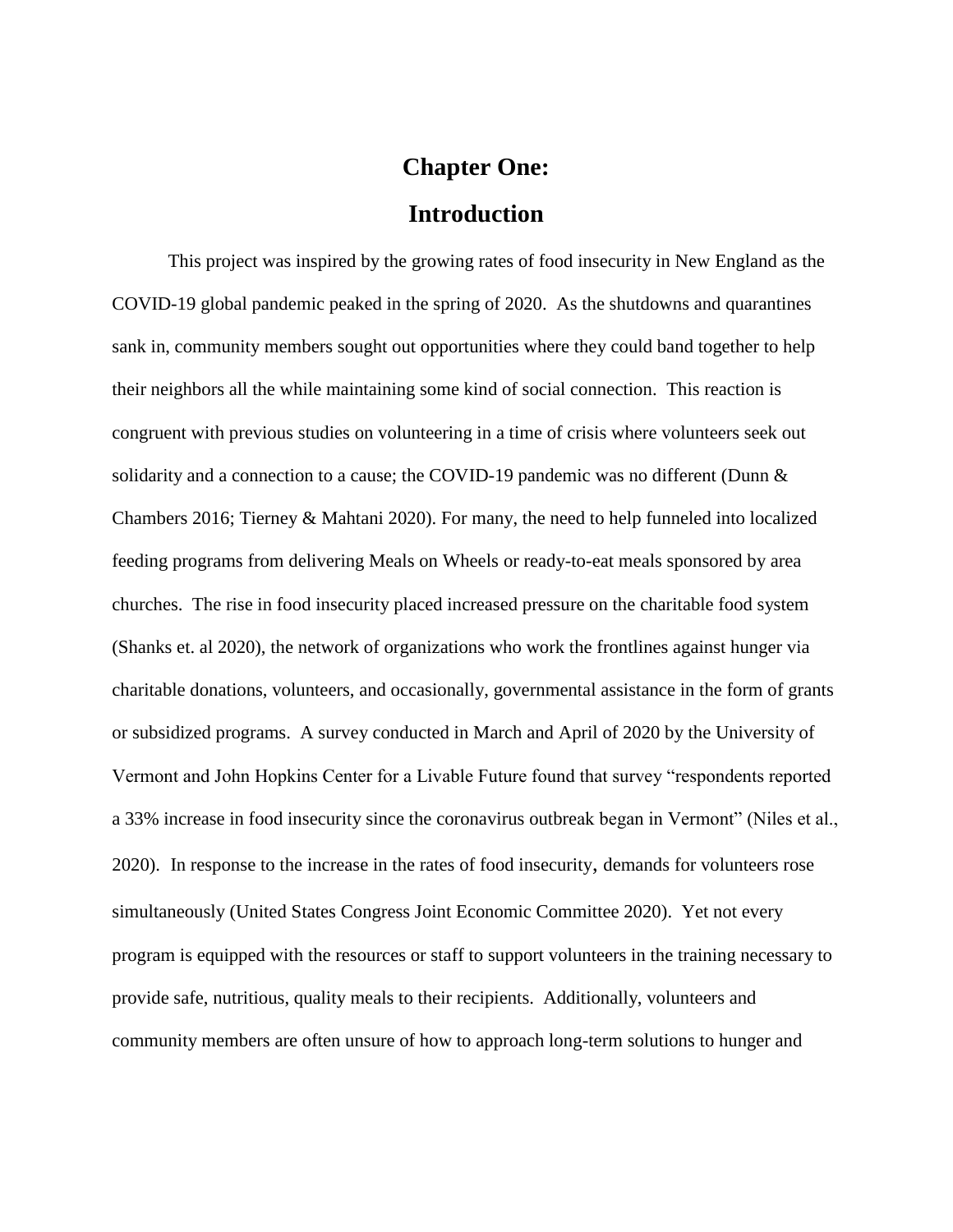food insecurity. In developing this guidebook, I explore what role community-led anti-hunger networks have in addressing hunger in rural New England communities.

### <span id="page-6-0"></span>**Defining Food Security and Food Sovereignty**

Most of us are familiar with the concept of food insecurity but we may not recognize the nuances within the various definitions of the term. The most recent USDA definition of food insecurity is "a lack of consistent access to enough food for an active, healthy life (USDA 2019). Previous USDA definitions had centered on the term "*hunger",* but it was eliminated from the assessment of food security, instead offering a distinction between the social condition (food security) and the physiological condition (hunger) (Allen 2007). Though the change was made in order to more easily collect and present data, the shift to food security "diffuses the outrage the term *hunger* elicits while disrupting the social progress that has been made over the last few decades" (Allen 2007, 19). The United Nations Food and Agricultural Organization (FAO) expands on the USDA definition slightly by stating that "all people, at all times, have physical and economic access to sufficient, safe and nutritious food to meet their dietary needs and food preferences for an active and healthy life" (FAO 2009). In contrast to the idea of food security, the food sovereignty movement looks beyond just creating more access to food but views food as "intertwined with political action, culture, identity, and place" (Noll & Murdock 2020). For this project, I aim to go beyond food security, focusing instead on the barriers, or root causes of hunger and poverty via the lens of the food sovereignty movement.

The guidebook focuses on the three main areas of community-supported feeding programs with an overarching theme of food sovereignty. Overall, this project offers a resource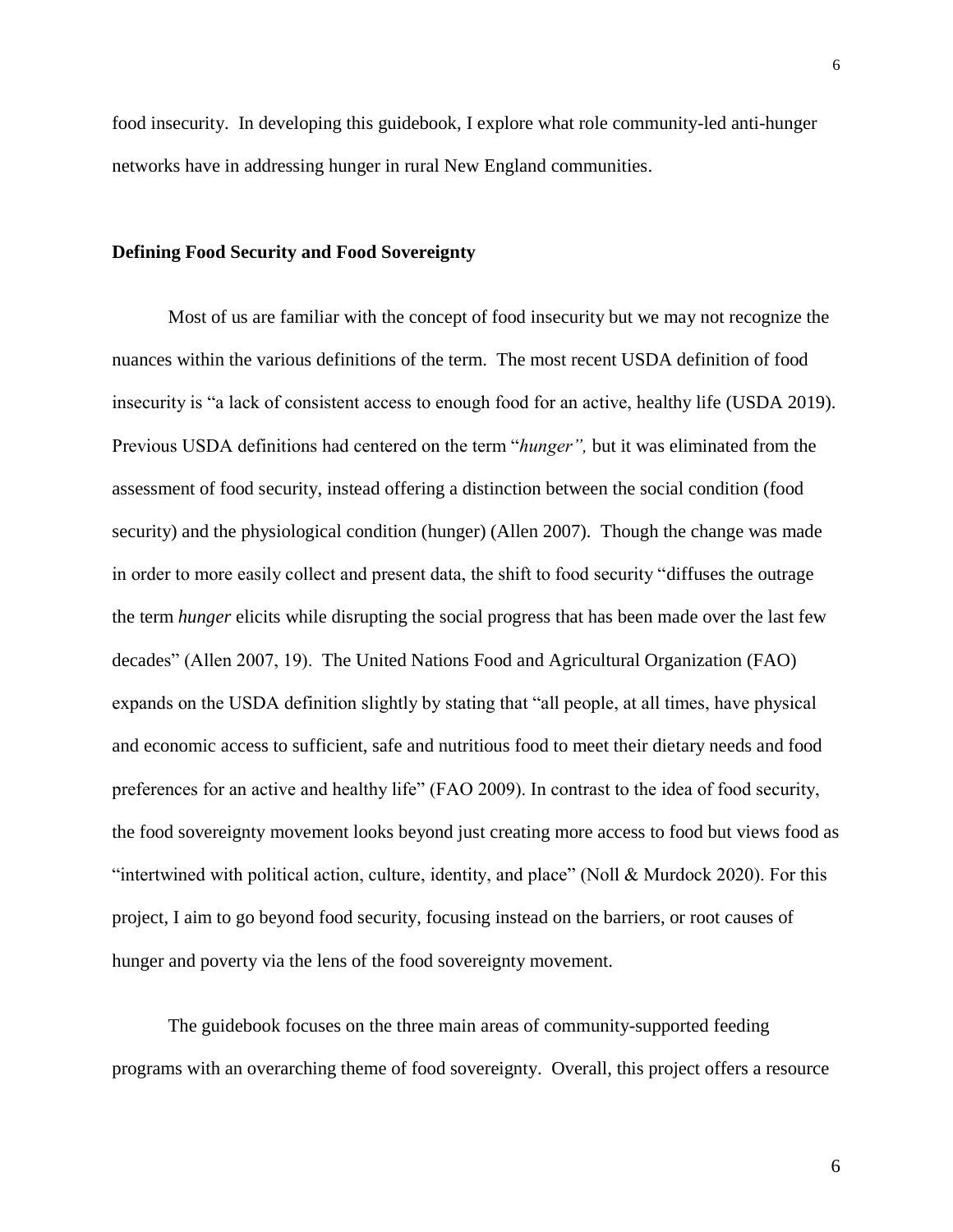for information regarding social justice issues, policy and advocacy resources, and nutrition and food safety information because addressing hunger in your community is more than offering a free meal when your neighbor is in need. If the goal is to truly eradicate hunger, then the root causes— social, economic, structural— need to also be addressed. The more knowledge and resources available to motivated community members, the healthier their community will be.

## <span id="page-7-0"></span>**Organization of the Project**

The master's project is organized into five chapters including this introduction. The next chapter highlights the role of advocacy, policy, and social justice, providing a brief overview of the most prominent food movements and their efforts to alleviate hunger. It touches on the politics of food, with a goal of empowering anti-hunger networks to tackle the root causes of hunger and poverty from a holistic approach. The next chapter discusses nutrition, offers an overview of the barriers and stigmas associated with the charitable food system and provides a brief synopsis of the USDA guidelines. The following chapter looks at the significance of training in food and kitchen safety, for both volunteers and food recipients, in the production of meals for the food insecure. The final chapter, the conclusion, synthesizes the main points from each section while offering suggestions for volunteer engagement, suggested books and articles relevant to the emergency food system, and an introduction to regional organizations that are working towards a just and equitable food system.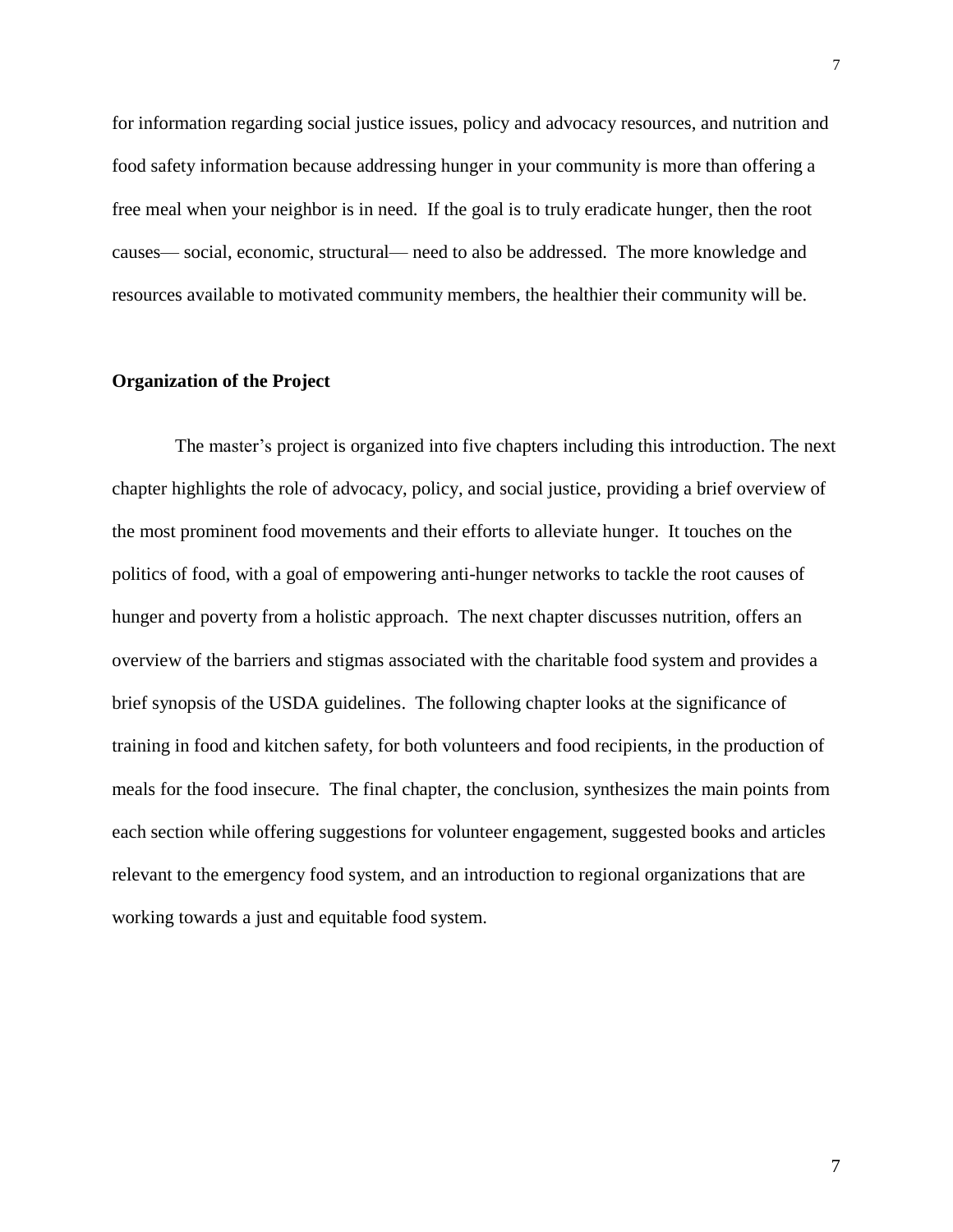# **Chapter Two**

# <span id="page-8-1"></span><span id="page-8-0"></span>**Advocacy, Policy, and Resources for Systemic Change**

The growing awareness of food issues like hunger and nutrition has strengthened the development of food movements aiming to create more equitable food systems. However, when it comes to the complexity of hunger and food insecurity, the solution is equally complex and requires a transdisciplinary approach. For example, issues like healthcare, education, childcare, and affordable housing all contribute to an individual's, or a household's food security. Offering food assistance in the form of free meals or food benefits, food pantries, or social programs like the Supplemental Nutrition Assistance Program (SNAP, formerly known as Food Stamps) are often viewed as short-term solutions to a compounding problem because they do not address the underlying issues causing hunger, namely poverty. The most successful attempts in addressing hunger and food security are rooted in advocacy, policy, and community networks. Networks committed to addressing social issues can show their strength through the power of advocacy, creating awareness, and influencing policy change. In this chapter, I ask to what extent are community-supported feeding programs engaging in advocacy and the policy process, both locally and nationally? The section begins by providing some background on the relationship between politics and the charitable food system, then explores a few of the food movements that focus specifically on justice and sovereignty and will conclude with the exploration of what role community-supported feeding programs could play in advocacy and policy, locally and beyond.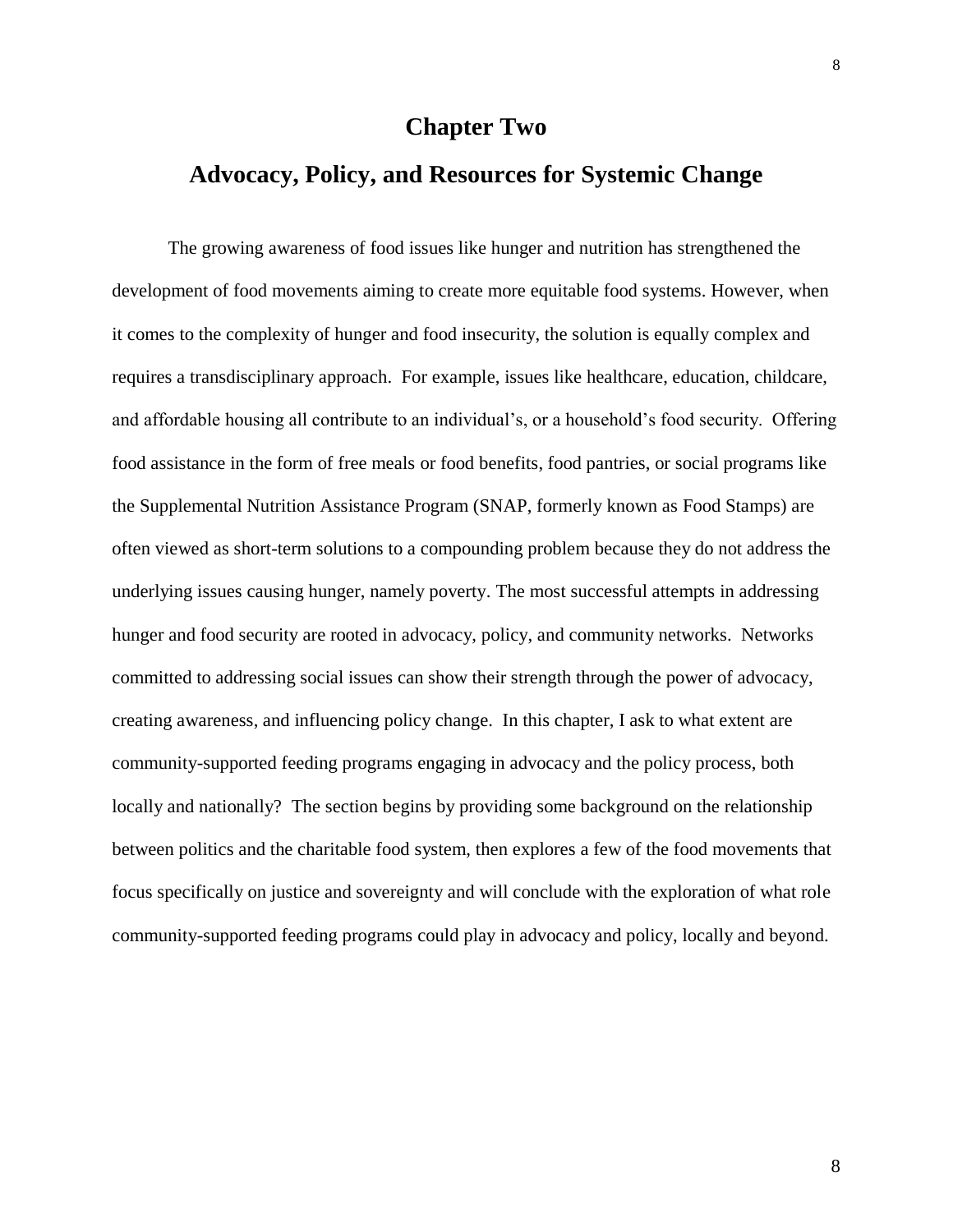## <span id="page-9-0"></span>**Vital Politics**

The conceptual relationship of politics, power and life are defined by Strong (2019) as *vital politics*, where political decisions, policies, and program gatekeepers have vital power over the quality of life for others. Strong built their argument for vital politics on the foundation of *biopolitics,* a term Michael Foucault characterized as the politicization of our natural life (Carney 2015, 16). Because food is undoubtedly vital to life, we see instances of vital politics in every aspect of food security work; examples of this include the amount of monetary support for food assistance programs, the quality of donated foods distributed to food pantries and food shelves, and the lack of agency over their diet for those facing hunger. Community-supported feeding programs have the ability to address the imbalance of power. As Strong (2019) states, "the acts of producing, disseminating and consuming food demonstrate how acts of power become *embodied* – how the quantities, qualities and types of food provisioned shape vitality and vital capacities and capabilities" (2). In their role, community-supported feeding programs can exert control over quantities, qualities, and the nutritional and cultural value of the meals they provide, whether they are aware of this or not. One of the biggest hurdles, however, is addressing corporate philanthropy because of its influence on donation-based food choices.

Corporate philanthropy is nothing new, though the rise in tax credits and other government incentives has increased over the years. According to Andy Fisher in his book *Big Hunger* (2018) "public policy incentivizes the participation of the agri-food industry in the charitable food system with roughly three-quarters of a billion dollars of contracts and tax writeoffs" (66). Additionally, "over 150 companies donate either products or cash to the top 11 national anti-hunger groups" (Fisher 2018, 85-86). There is a strong argument for questioning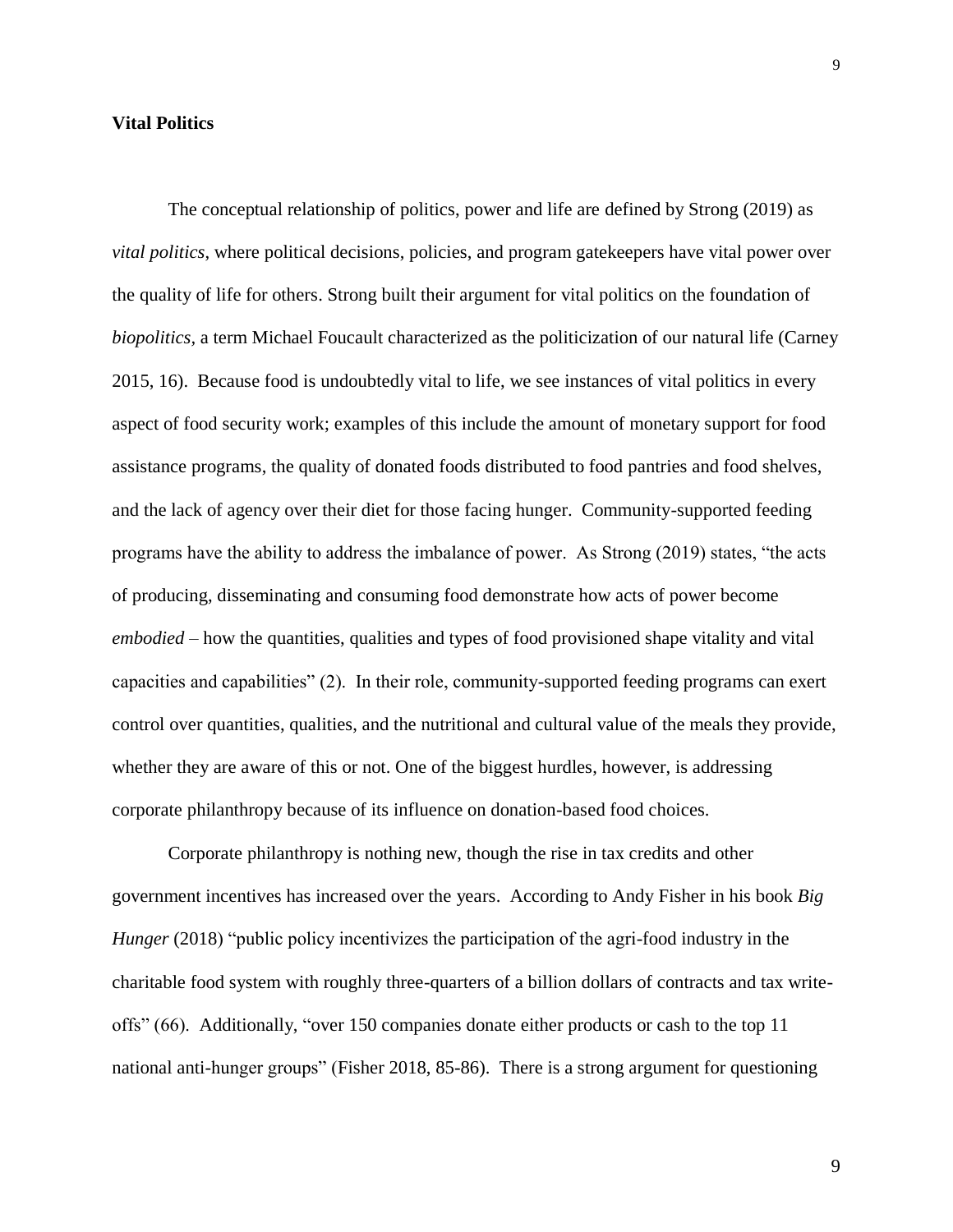the complicated relationship between corporate donors and hunger-relief organizations. One example of this is the ethical quandary of partnering with corporations like Walmart. A 2013 report by Democratic staff from the US Committee on Education and Workforce "estimate[ed] that the low-wages Walmart pays its employees costs taxpayers \$6.2 billion annually in public benefits such as reliance on SNAP, school meals, public housing programs, and Medicaid" (Fisher 2018, 90). Walmart is known for restricting schedules thus limiting full-time employees from access to employer benefits and halting any unionizing efforts. In doing so they've created an expectation that the federal government will pick up their tab while increasing their profits and denying their employees any opportunity for upward mobility (Fisher 2018, 90). Another example is a 2010 marketing agreement between Feeding America and Mars, Inc, the parent company of candy such as Snickers, M&Ms and Skittles. The marketing campaign included celebrity endorsements, consumer education on hunger via packaging, and included Feeding America's logo in conjunction with Mars products. While Feeding America was able to increase awareness for its work in hunger-relief, it also appeared to be endorsing the sales and consumption of unhealthy foods (Fisher 2018). The ethical questions that stem from the partnerships between anti-hunger networks and food manufacturers, who in turn donate money and foods, influence policies regarding quality and nutritional values. With so much riding on the need for large-scale donations, anti-hunger networks are limited in their ability to choose or deny the foods they provide to the food insecure (Anderson 2013). Strong (2019) argues that we should move "beyond conceptualizations of foodbanks as *products* of austerity, and instead dive[s] into the changing relationship between life and power that are *produced* in and through foodbanks," adding that foodbanks "hold power *over* life" (Strong 2019, 2). Again, considering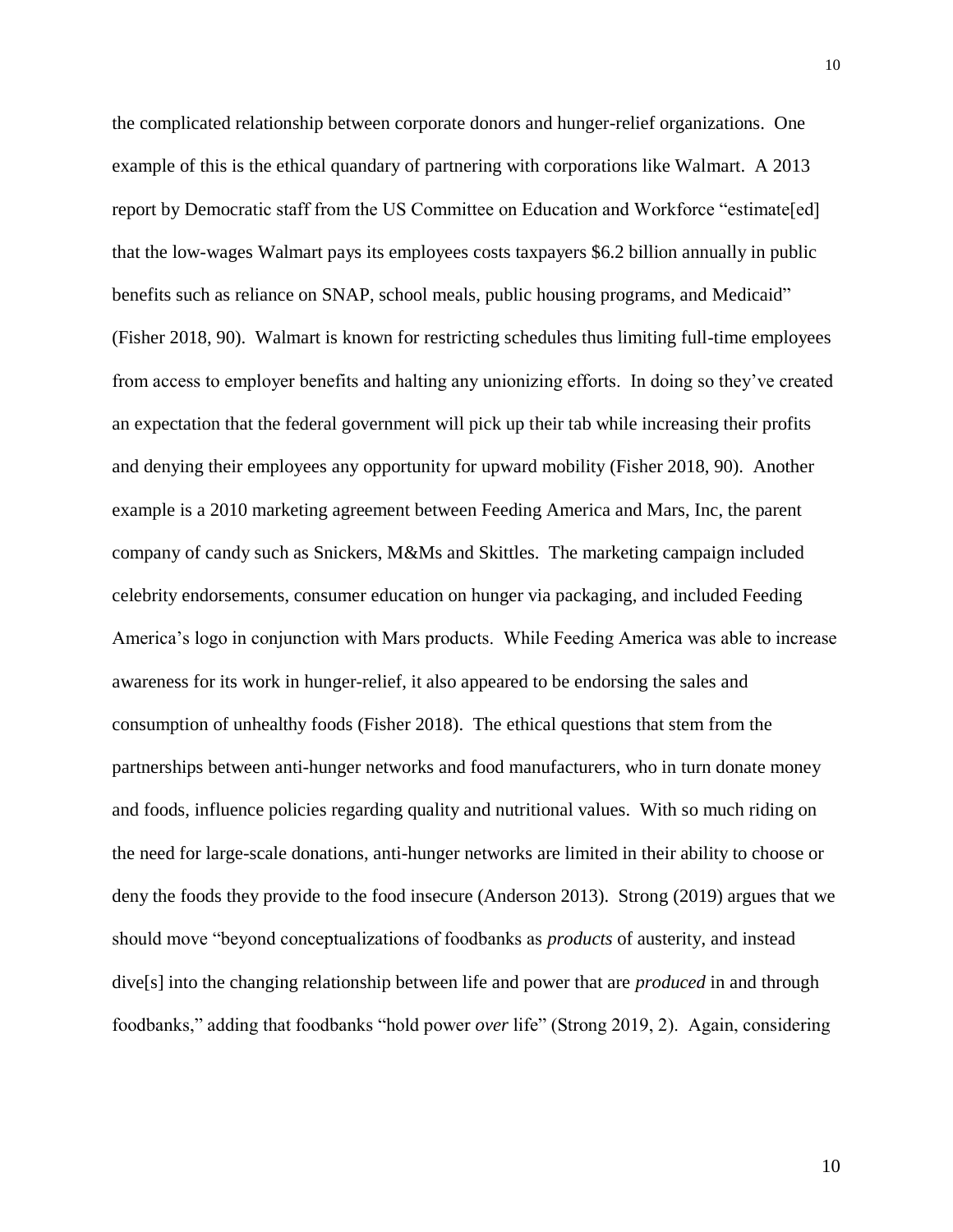the lens of vital politics, it's imperative to examine the food movements that approach hunger holistically.

### <span id="page-11-0"></span>**Food Sovereignty Framework**

Since the 1970s, food movements have been on the rise in response to the increasingly monocultured, resource-heavy, centralized and colonized food system. The most widely known model for addressing hunger is by achieving food security, though it is often criticized for being ineffective and vague. Noll and Murdock (2019) state that "food security on its own and as the primary model for alleviating hunger is insufficient for creating sustainable communities and limiting harms" (2). They go on to argue that the food security movement incorporates a minimal adoption of the theories of food justice or claims that food as a human right, while "food sovereignty movements are guided by a more holistic paradigm" (Noll & Murdock 2019, 2). Community-based feeding programs can incorporate the ideals of both the food justice and food sovereignty movements in addressing injustices within the food system. By adopting a holistic approach, communities can assess the major barriers limiting participation and access such as location (politics of place), inclusivity, and community buy-in.

 More than other food movements, the food justice and food sovereignty movements are regarded as holistic, transdisciplinary approaches to ending hunger. "The food justice movement combines an analysis of racial and economic injustices with practical support for environmentally sustainable alternatives that can provide economic empowerment and access to environmental benefits in marginalized communities" (Alkon & Agyeman 2011,6). Similarly, food sovereignty is rooted in "community solutions designed and enacted by community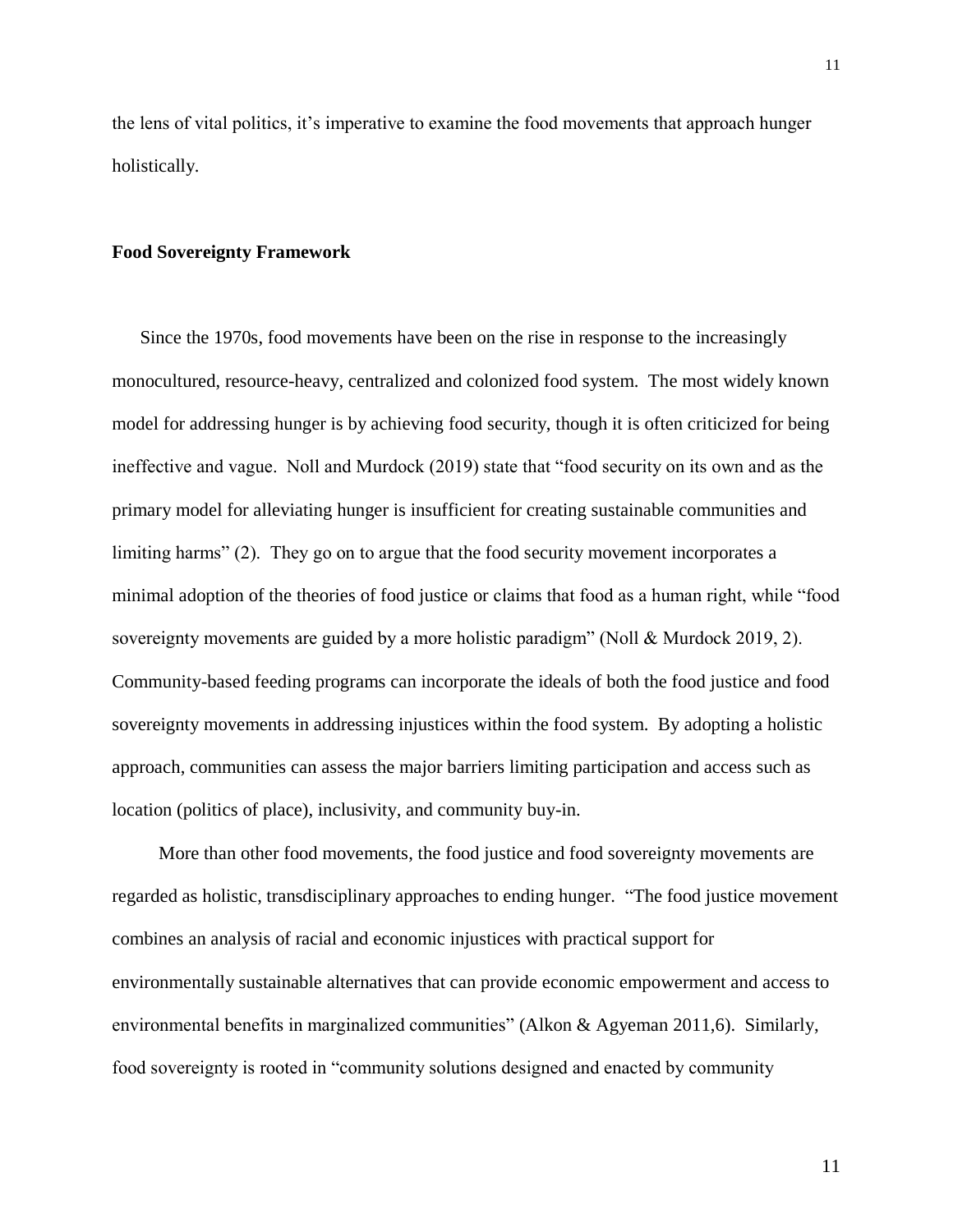members, but also the wedding of achieving food security to the goal of food justice" (Noll  $\&$ Murdock 2019,4). Additionally, food sovereignty is "the right of people to healthy and culturally appropriate food produced through ecologically sound and sustainable methods, and their right to define their own food and agricultural systems" (Declaration of Nyeleni, 2006). Food sovereignty is moving towards a more equitable food system by dismantling racism within the food system, redistributing wealth and power, advocating for agency over one's diet, and empowering women by recognizing their human rights.

## <span id="page-12-0"></span>**Community Advocacy**

For community-supported feeding programs, adopting the food sovereignty framework is instrumental in creating a more equitable food system. Noll and Murdock (2019) argue "food sovereignty is importantly grounded in concepts of self-determination and self-governance and thus concerned with the idea that in many ways food and eating (and all that this entails) is an integral part of human identity, community, and self-actualization" (5). Because of its community-centric approach to food system issues, food sovereignty is best championed by community networks with participatory action from various groups within the community. Everyone should have and continuously be invited to have a seat at the table— from producers to consumers and anyone in between.

At the heart of the food sovereignty movement are rights: community rights, consumer rights, human rights. Communities can work towards achieving these rights by creating partnerships within their local food system, offering participatory action from those they serve and by adhering to higher standards and values in their procurement process. Grassroots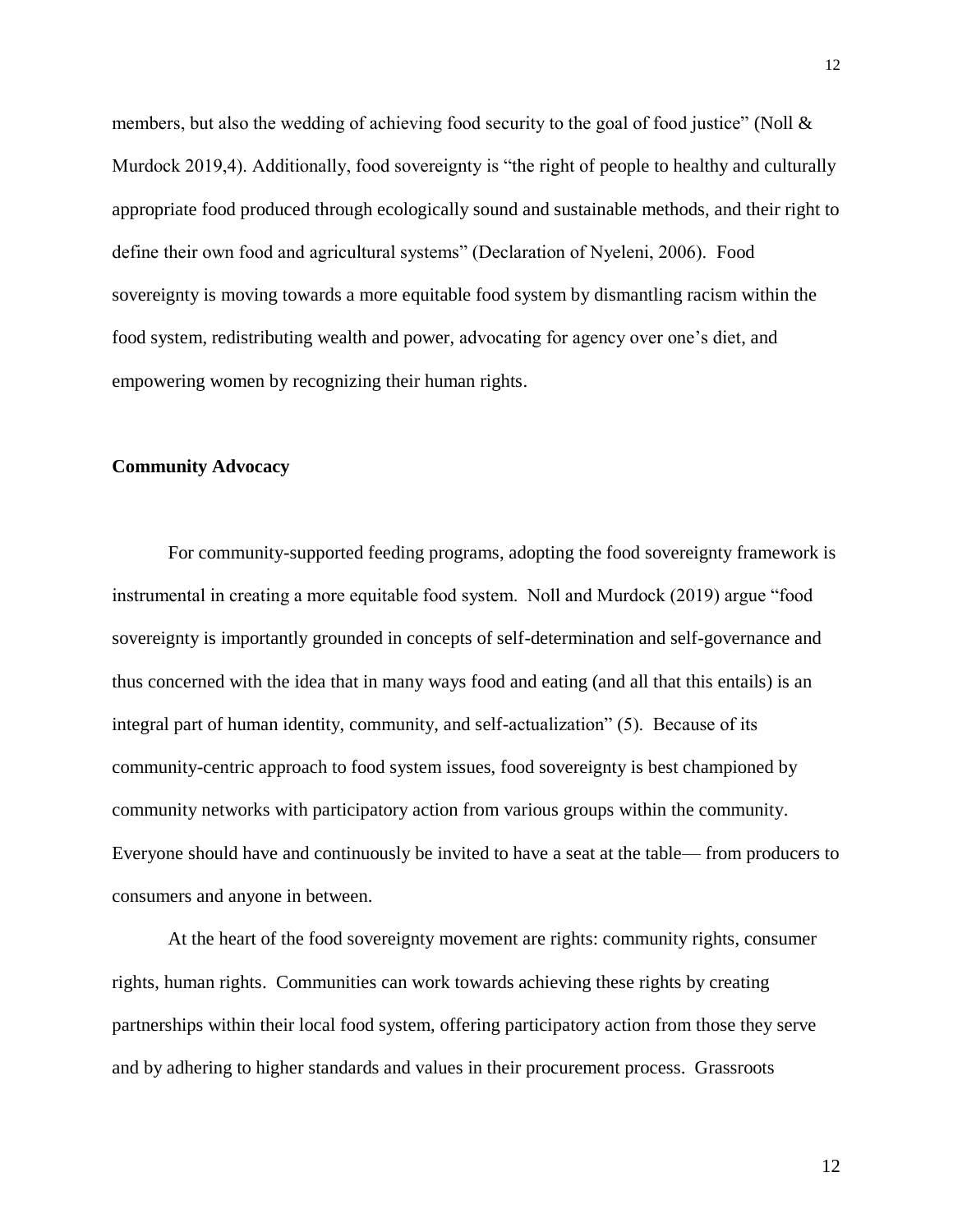campaigns from food recipients and community networks can demand better from donors and policymakers. Examples of community networks in action have worked to address the lack of fresh produce in specific neighborhoods by organizing and sponsoring community gardens (Noll & Murdock 2019), or by creating mobile markets that deliver "local chemical-free produce to poor and working class inner-city residents" (Mares & Alkon 2011,75). Both cases were placebased and used input from community members to find a solution that led to multi-faceted benefits to the community with greener spaces and ecologically produced nutrition.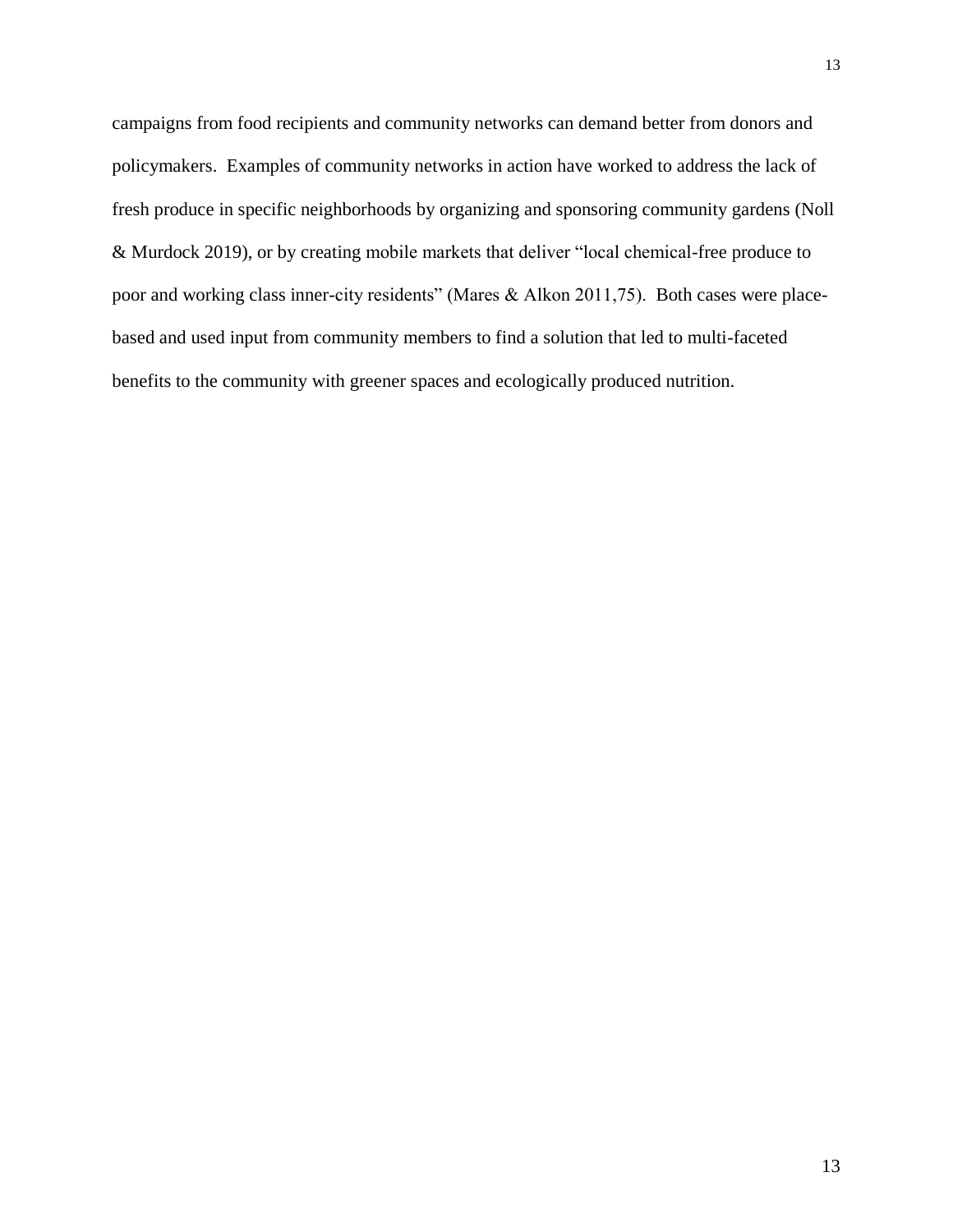# **Chapter Three Nutrition in the Charitable Food System**

<span id="page-14-1"></span><span id="page-14-0"></span>There are over half a dozen federal public assistance programs that exist to provide Americans with food assistance and ease the burden of poverty (See Figure 1.). According to Feeding America (2021), "many households that experience food insecurity do not qualify for federal nutrition programs and need to rely on their local food banks and hunger relief organizations for support" (Feeding America 2021). SNAP, in particular, has an extensive application process and restrictive eligibility – less than \$2,633/month for a family of four (Feeding America 2021). Even so, the need for non-governmental assistance in the form of a private-sector charitable food system continues to grow, taking the pressure off of the American government's role in ensuring that everyone has access to adequately nutritious and culturally appropriate food (Poppendieck 1998). While some organizations approach the charitable food system from a "beggars can't be choosers" approach (Vissing et. al 2017, 475), food pantries that offer dignity are far more humane in showing their value for human life (Vissing et. al 2017).

Be that as it may, the emergency food system relies heavily on foods donated by individuals or corporations. The donated food is made up primarily of shelf-stable, highly processed boxed and canned foods. In this system the nutritional quality is often overlooked due to the nature of food banking, where success is determined by how many pounds of food are donated versus the quality of said food (Campbell et al., 2011). While some of these food products are considered nutritious, many are high in sugar, sodium, and refined grains. In a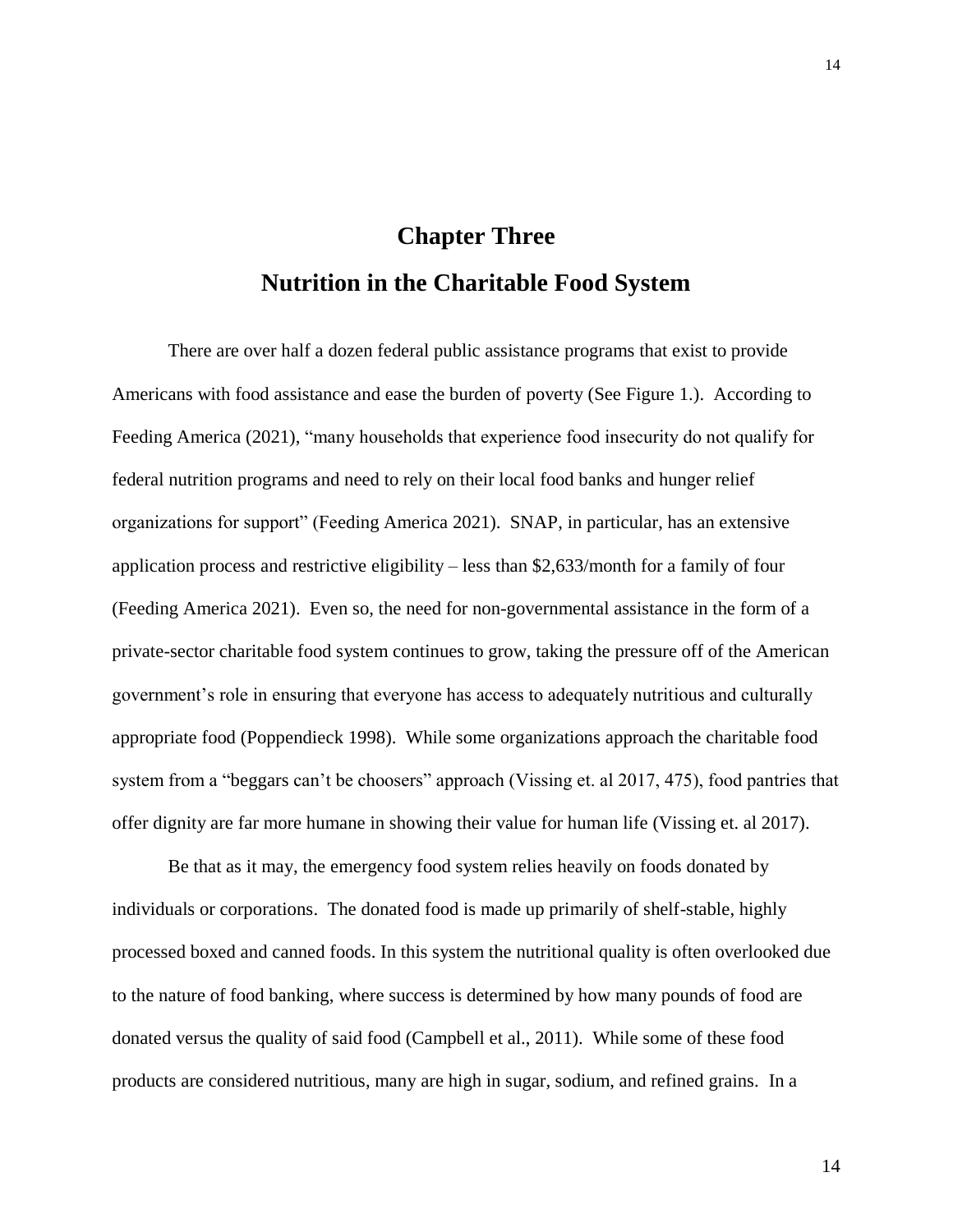study conducted by Campell et al. (2011) on food pantry offerings, findings suggested that there is not enough focus on nutritionally adequate foods or educating users on nutrition. Additionally, a significant percentage of users are overweight and obese and are struggling with diet-related chronic diseases such as diabetes, heart disease, and other health disparities (Campbell 2011; Robaina & Martin 2013). Keeping in mind the health of clients, and that food is vital to life, it is imperative for nutrition to be a top priority in the emergency food system.

This chapter asks to what extent community-supported feeding programs address nutrition, food security and food sovereignty in their communities? In doing so it aims elevate the voices and experiences of those utilizing the charitable food system in their own words. The chapter concludes with an overview of the USDA guidelines and suggestions on how to aid community-supported feeding programs in their menu planning and recipes.

Figure 1. Federal Food Assistance Programs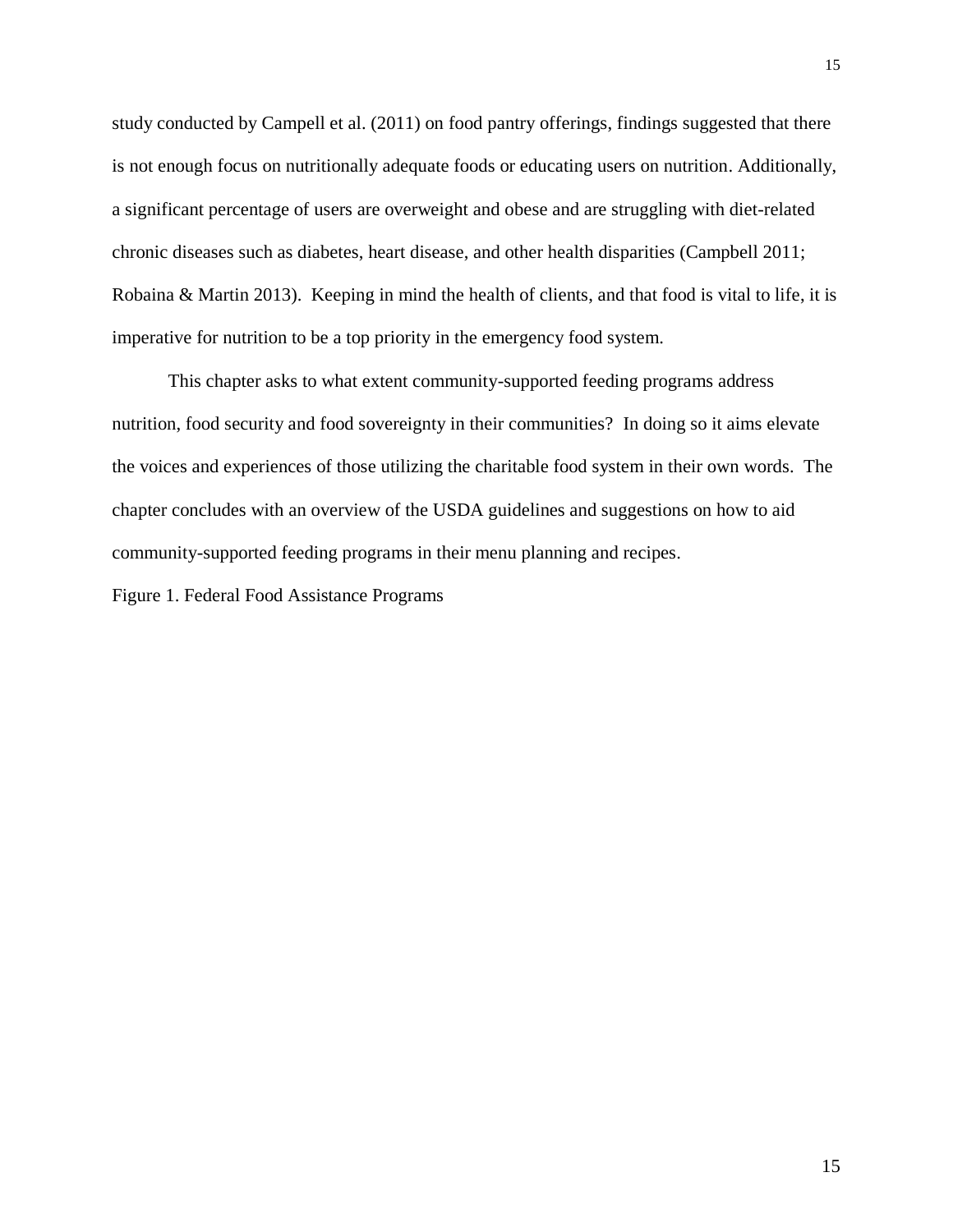| <b>Acronym</b> | <b>Full Name</b>                                   | <b>Brief Description</b>                                                                                                                   | <b>Moms</b><br>& Kids | <b>Fostering</b><br><b>Nutrition</b> | <b>Senior</b><br><b>Hunger</b> | <b>Supplying</b><br><b>Foodbanks</b> |
|----------------|----------------------------------------------------|--------------------------------------------------------------------------------------------------------------------------------------------|-----------------------|--------------------------------------|--------------------------------|--------------------------------------|
| <b>SNAP</b>    | Supplemental<br>Nutrition<br>Assistance<br>Program | Provides timely, targeted,<br>and temporary benefits to<br>low-income Americans to<br>buy groceries.                                       |                       |                                      |                                |                                      |
| <b>TEFAP</b>   | The Emergency<br><b>Food Assistance</b><br>Program | Provides USDA<br>commodities to families in<br>need of short-term<br>hunger relief through<br>emergency food<br>providers like food banks. |                       |                                      |                                |                                      |
| <b>CSFP</b>    | The Commodity<br>Supplemental<br>Food Program      | Provides food assistance<br>for low-income seniors<br>with a monthly package<br>of healthy USDA<br>commodities.                            |                       |                                      |                                |                                      |
| <b>CACFP</b>   | The Child and<br><b>Adult Care Food</b><br>Program | Provides nutritious meals<br>and snacks to children<br>and adults in designated<br>child and adult care<br>centers.                        |                       |                                      |                                |                                      |
| <b>NSLP</b>    | The National<br>School Lunch<br>Program            | Provides nutritionally<br>balanced lunch to<br>qualified children each<br>school day.                                                      |                       |                                      |                                |                                      |
| <b>SBP</b>     | The School<br><b>Breakfast</b><br>Program          | Provides nutritionally<br>balanced breakfast to<br>qualified children each<br>school day.                                                  |                       |                                      |                                |                                      |
| <b>SFSP</b>    | The Summer<br>Food Service<br>Program              | Provides free meals and<br>snacks to low-income<br>children during the<br>summer months.                                                   |                       |                                      |                                |                                      |
| <b>WIC</b>     | Women, Infants,<br>and Children                    | Provides nutritious foods<br>and nutrition education<br>for low-income, at risk<br>women, infants.                                         |                       |                                      |                                |                                      |

## Feedingamerica.org

## <span id="page-16-0"></span>**Barriers and Stigmas**

The voices of those who rely on the charitable food system are often left unheard, resulting in a greater loss of agency over their diet. In a study conducted by Dave et al. (2017) on "Perspectives on Barriers to Eating Healthy Among Food Pantry Clients," two main themes emerged from the study's participants – "participant concern over obesity and other chronic diseases" and "barriers to healthy eating." One participant mentioned a couple of the diet-related diseases they were diagnosed with as a concern while using the food pantry and another stated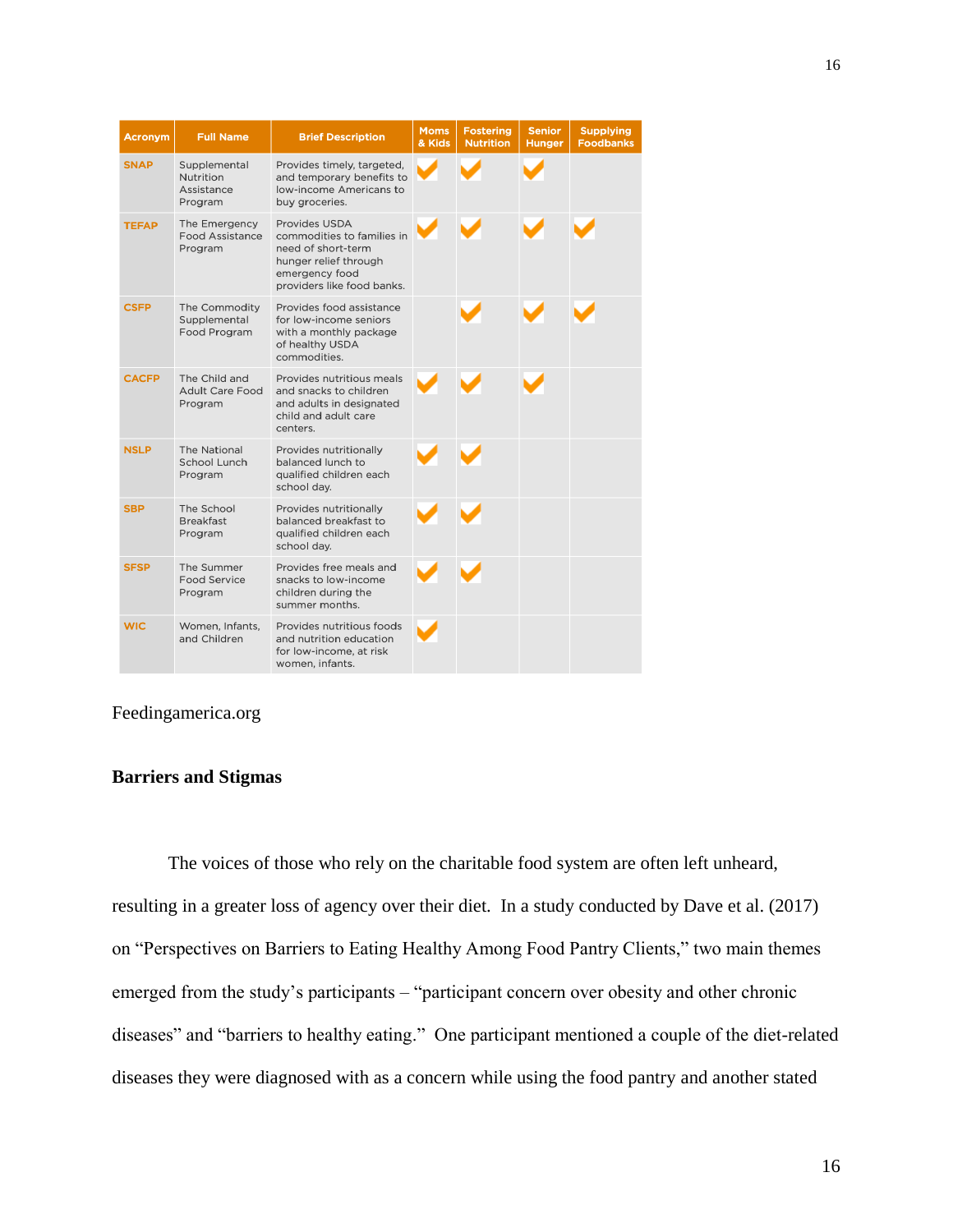"present circumstances force me to make these difficult choices, although I would have loved to help my family eat more fruits and vegetables, and milk" (Dave et al. 2017, 30). Subthemes in the study included: financial uncertainty, cost associated with 'healthy' food, rationing food, and lack of time, transportation, nutrition knowledge, cooking skills and social support.

In her book "*Feeding the Other: Whiteness, Privilege, and Neoliberal Stigma in Food Pantries,"* de Souza highlights the missing voices of the oppressed by noting the normalcy "to talk about the poor without consulting them" (50). De Souza goes on to establish that by minimizing the voices of those seeking help, there is an illusion of "Us" and "Them" (2019). In an "Us" versus "Them" framework, the worthiness or level of deserving of those in need comes into question. Therefore, it is imperative to dismantle discourses or assumptions that suggest one person or household is more deserving of receiving assistance for a basic human right (food, shelter, health). In a 2013 study, Dutta et al. conclude that "the negative stereotypes and beliefs about the food insecure result in the absence of adequate infrastructures as well as in the poor quality of food that is given out." (Dutta et al. 2013, 175). The stigma associated with those seeking assistance is major barrier for food insecure community members accessing the emergency food system (Dutta et al. 2013; de Souza 2019).

In a similar study, Carroll et al. (2019) determined that the providers within food pantries did their best to offer healthy, nutritious foods but were often met with unforeseen challenges such as limited storage space for fresh or frozen foods or little control over the foods donated from area businesses. Emergency food system users want healthy choices and providers want to offer healthy choices, yet the structural limitations maintain this disconnect. A delicate balance ensues where stigmas influence the directives of donors and volunteers. Addressing stigmas and amplifying the voices of the hungry are two examples of how anti-hunger networks can help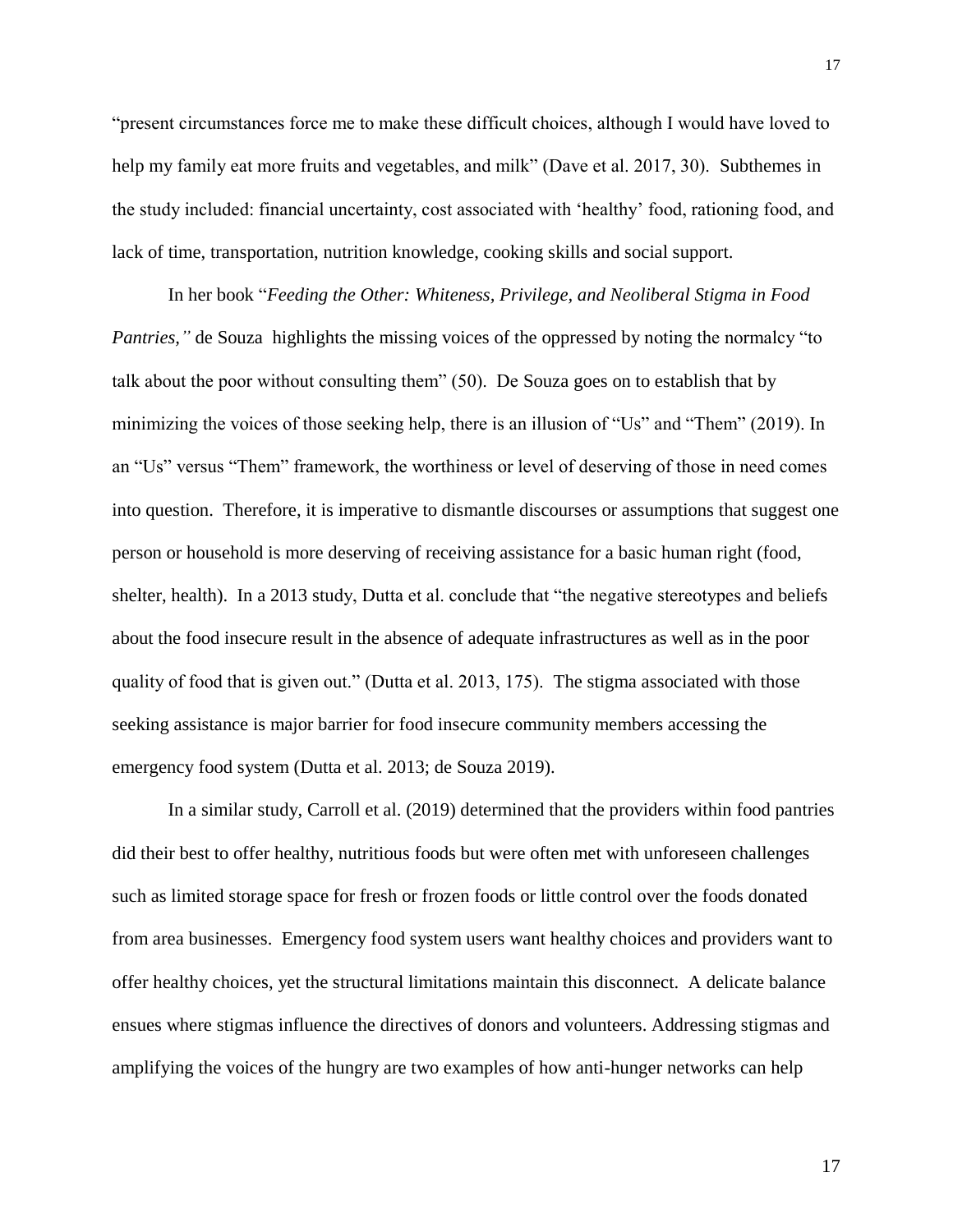their community reach food sovereignty. To reach these goals, the charitable food system should solicit input from those they serve. This could look like offering seats on the board or positions on committees to community members who receive their services. More than that, there should be ongoing avenues for feedback, suggestions, and opportunities for clients to share their experiences while receiving services.

## <span id="page-18-0"></span>**USDA Guidelines**

Finding reputable information on nutrition and what is considered "healthy" is confusing for most people, including those working in or utilizing the charitable food system (Nagler 2014). Fad diets and food manufacturers make it difficult to find accurate information. In addition to this, our understanding of nutrition and the human body continues to evolve, causing increased confusion. A 2014 study by Nagler on the effects of conflicting nutrition messaging concluded that "confusion and backlash were negatively associated with intentions to engage in healthy behaviors" resulting in a general mistrust of nutrition recommendations. The study consisted of 631 adults and used cross-sectional data gathered through monthly online surveys. In the end, the study concluded that higher levels of exposure to contradictory information resulted in greater confusion over nutrition information and lowered the likelihood of adopting healthy lifestyle behaviors (Nagler 2014, 35). Though it's an uphill battle, the US government attempts to combat the contradictory messaging regarding nutrition by providing general nutrition information, commonly known as the USDA guidelines, that are updated every 5 years and serve as a guide when making dietary decisions.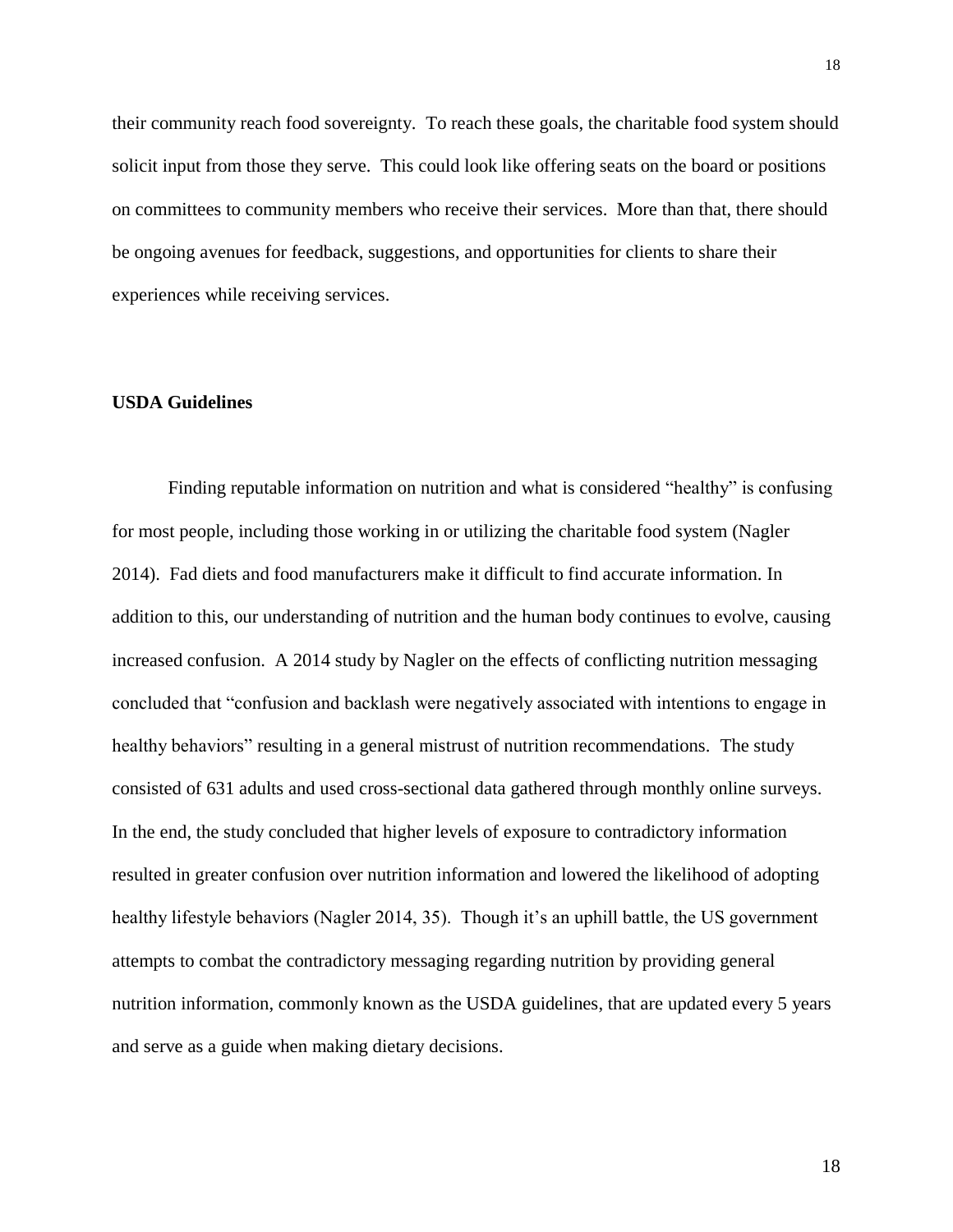The USDA guidelines were born out of growing concern over rising rates of chronic diseases and obesity with the first edition published in 1980 (USDA 1980). This edition, known as Dietary Guidelines for Americans (DGA), was heavily ridiculed for its ties to the food industry and potential financial influences over said recommendations, criticism that remains (Nestle 2018). Similar to the ties between corporate donors and the food provided in food banking, the DGA is heavily influenced by lobbyists from various industries, muddying the scientific process and creating a disconnect between the government's recommendations and what science has taught us about nutrition (Reinhardt 2019).

Today, the DGA's are more commonly presented as MyPlate and the associated educational materials are illustrated in the shape of a dinner plate. After decades of using 'My Food Pyramid," the Obama administration thought that using a plate would provide a visual representation of what Americans should strive for their meal plates to look like. MyPlate prominently displays fruits and vegetables- encouraging a diet where fruits and vegetables make up at least half of daily consumption and the other half comprising of grains (of which at least half should be whole), protein, and off to the side a small glass that represents the suggestion for low-fat dairy (See Figure 2). There is no one-size-fits-all solution to our dietary and nutritional needs, yet MyPlate is a great starting point for acquainting the general public towards healthy food choices.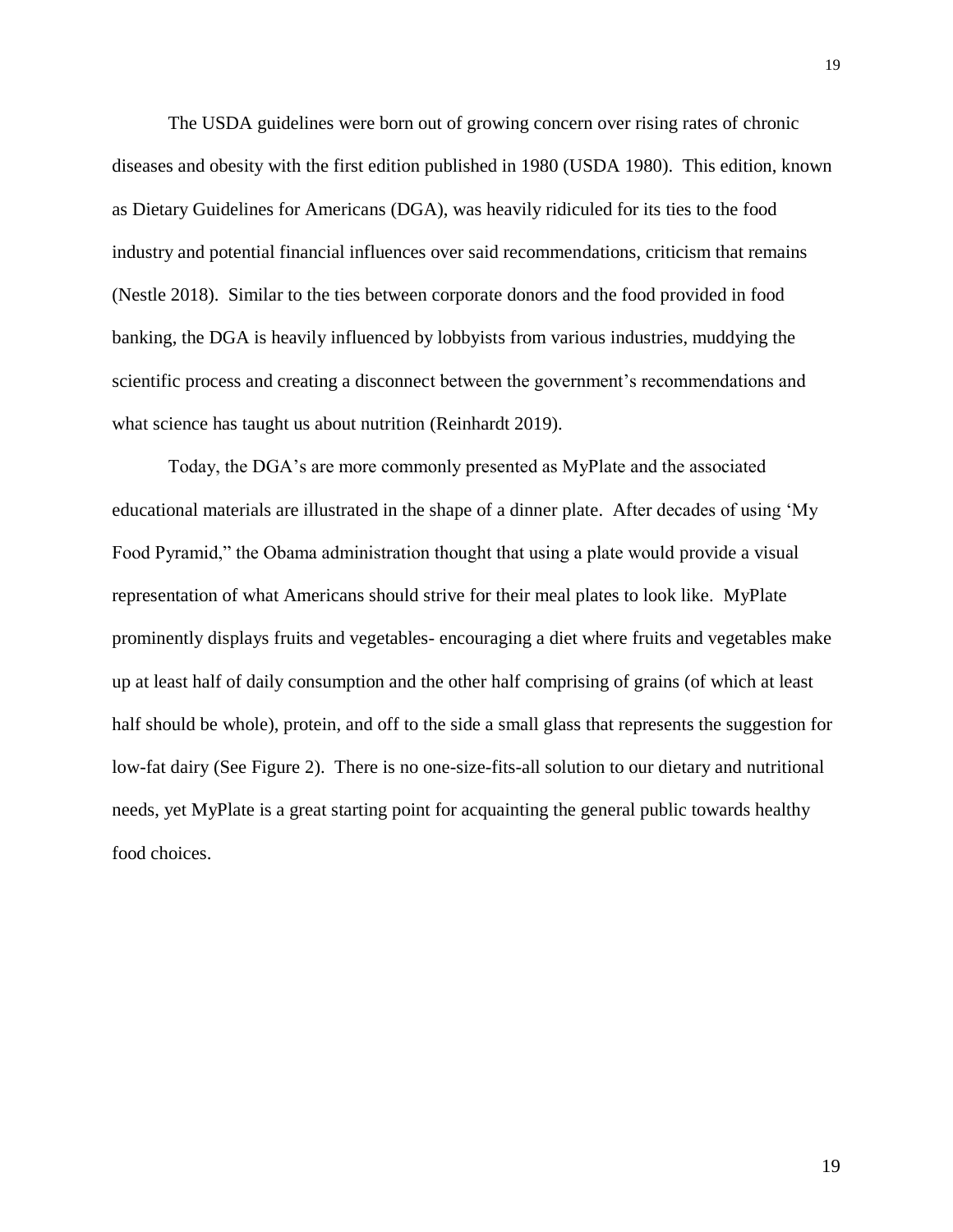



Choosemyplate.gov

## <span id="page-20-0"></span>**MyPlate in Practice**

In their effort to feed and nourish their communities, charitable programs offering free meals and other food resources should also be incorporating the USDA guidelines. For some folks the free meal they receive is their only source of nutrition for the day, underscoring the importance of providing holistically healthy meals. It has been my experience working with volunteer groups and community members who wish to help that the urge to provide 'comfort' foods sometimes overshadows 'healthy' options. For instance, while working at GRACE Marketplace, a resource center for the area houseless community in Gainesville, Florida, I had a regular volunteer group that would offer weekly fried chicken and southern mac and cheese or hotdogs and a bag of chips but never considered offering a fruit or vegetable side. For our clients, this would be the only opportunity to eat that day and it meant that they weren't receiving adequate nutrition. It is entirely possible to have meals that are comforting, traditional and are still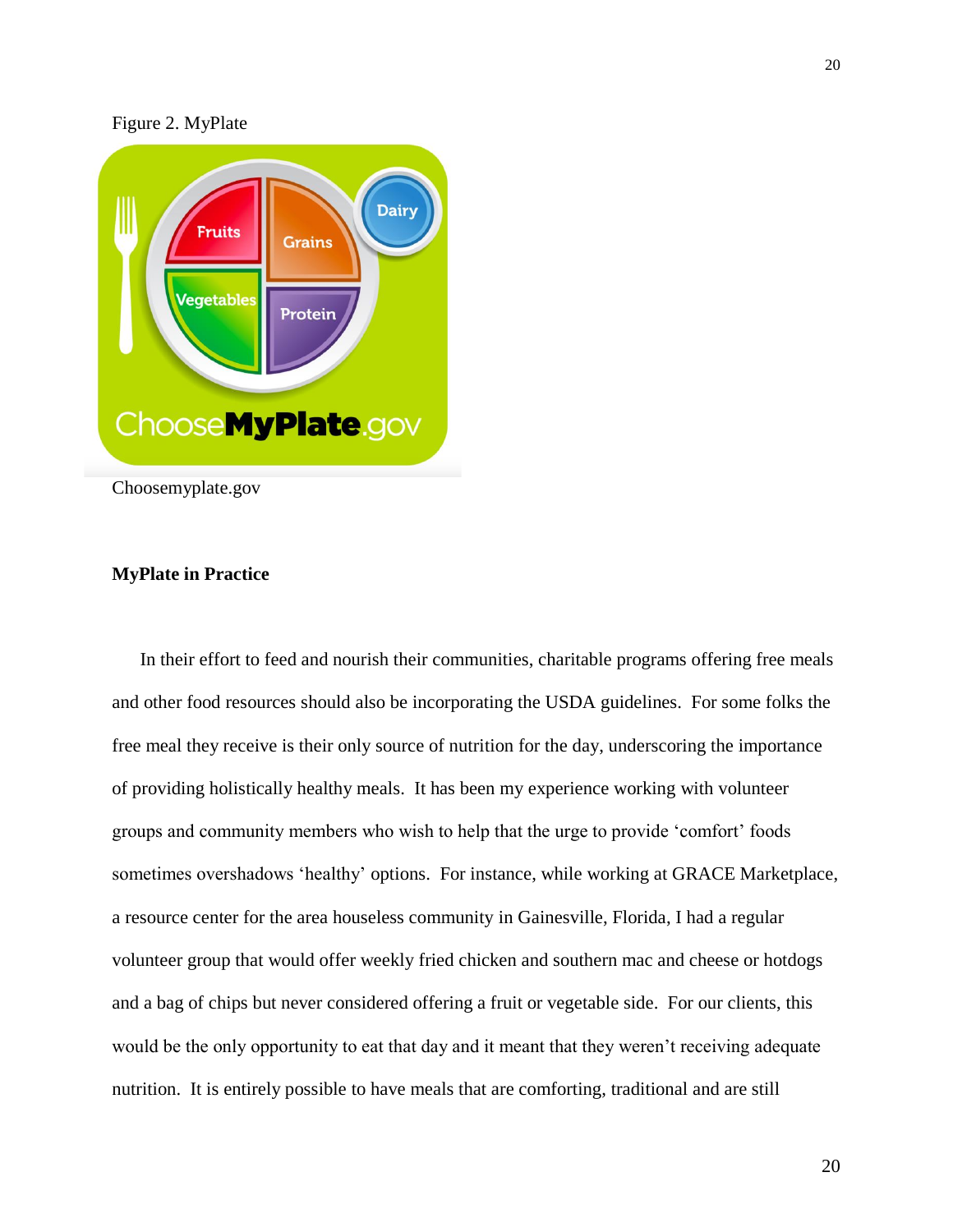considered healthy. Doing so would require an understanding of the food groups and following the basic concepts of MyPlate. Examples include subbing in whole grains like brown rice and whole wheat in recipes, adding vegetables whenever possible, and offering protein sources high in fiber like beans or lentils. Making small changes to the food provided can significantly impact the nutrient density of meals, and potentially improve the diet quality and health of those receiving meals.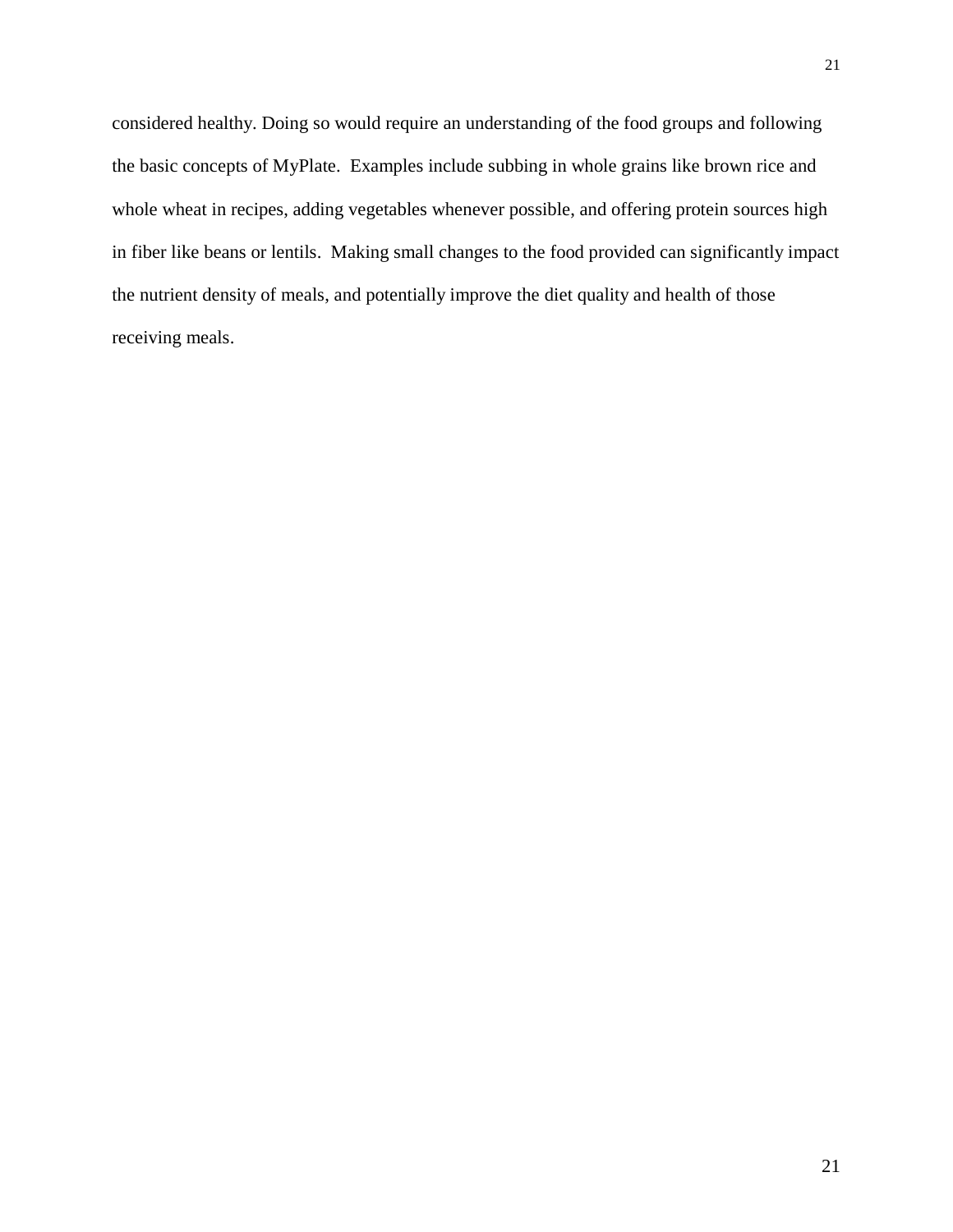# **Chapter Four Food and Kitchen Safety**

<span id="page-22-1"></span><span id="page-22-0"></span>The food security and food sovereignty frameworks encourage access to safe, nutritious and culturally appropriate foods as well as agency and input over all that eating entails (Noll & Murdock 2019). Food and kitchen safety are essential to meeting these standards by ensuring the safe handling, preparation, and storage of food thus preventing foodborne illnesses (WHO 2015; Walls et. al 2019). The Center for Disease Control and Prevention (CDC) estimates that nearly 1 in 6 Americans get sick from foodborne illnesses each year resulting in 128,000 hospitalizations and 3,000 deaths (Scallan 2011). Additionally, 20% of the US population is at high risk for the effects of foodborne illnesses to be fatal – populations such as pregnant women, the elderly, young children, and immunocompromised individuals (Smith & Neal 2014, 156; Gerber et. al 1996). These same high risks groups are also present in food insecure populations and therefore rely on the charitable food system to provide them with safe foods that won't compromise their health or life. The vital politics theory states that food is vital to life and therefore implies that food safety practices, such as proper food handling techniques, personal hygiene and sanitary conditions, are exercises of power over life (Strong 2019).

Lack of food and kitchen safety practices within a community-based feeding program have the potential to be a public health nightmare. Studies have suggested that the general population lacks education on proper food and kitchen safety practices (Alterkruse et. al 2010; Finch et. al 2005; Smith & Neal 2014). According to Finch et. al (2005), food distributed within the emergency food system is dangerous for numerous reasons; from poor food handling processes to lack of food safety knowledge among emergency food system workers and those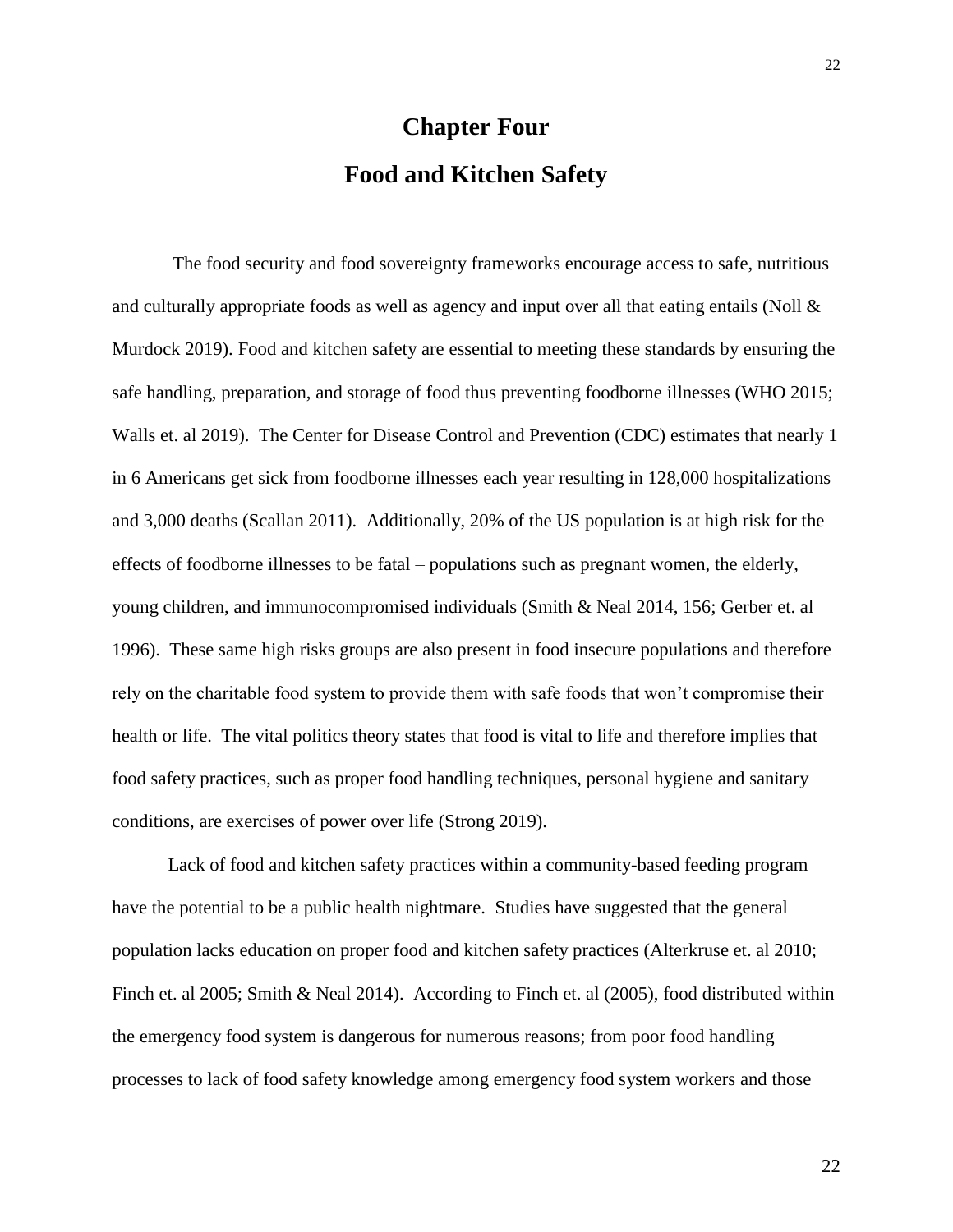they serve. In order to safely feed communities, education and behavior modification are crucial elements to include throughout the charitable food system. Education on food and kitchen safety should go beyond the volunteers but should be extended onto those receiving the meals so as to ensure that all community members are meeting the food safety guidelines.

In a 2018 study on the compliance of safety and general hygiene practices within the global charitable food system, Makhunga et. al stated that the evidence suggested "workers/volunteers have no training on personal hygiene and proper food handling and protection techniques" (52). While this is a broad, generalized statement that is certainly not true for every instance within the charitable food system, it does point to larger public health concerns and highlights the importance of education and training for charitable food system workers. This chapter asks to what extent can community-supported feeding programs ensure that they are offering safe and nutritious foods to their community members? The chapter begins by demonstrating the importance for education and training on food and kitchen safety in the charitable food system, followed by a review of vital politics, food sovereignty and how they relate to food safety.

## <span id="page-23-0"></span>**Education and Training**

Education and training are widely accepted as the best defenses against foodborne illnesses and can improve the knowledge, attitude, and practice of food safety for food handlers (Insafran-Rivarola et. al 2020; Rossi et al, 2017; Young et.al 2019;). The most effective forms of food safety training combine both theory and practice, using demonstrations and real-life examples to translate theory into practice (Insafran-Rivarola et. al 2020). Finch et. al (2005) conducted a study on the effects of food safety training amongst workers in the emergency food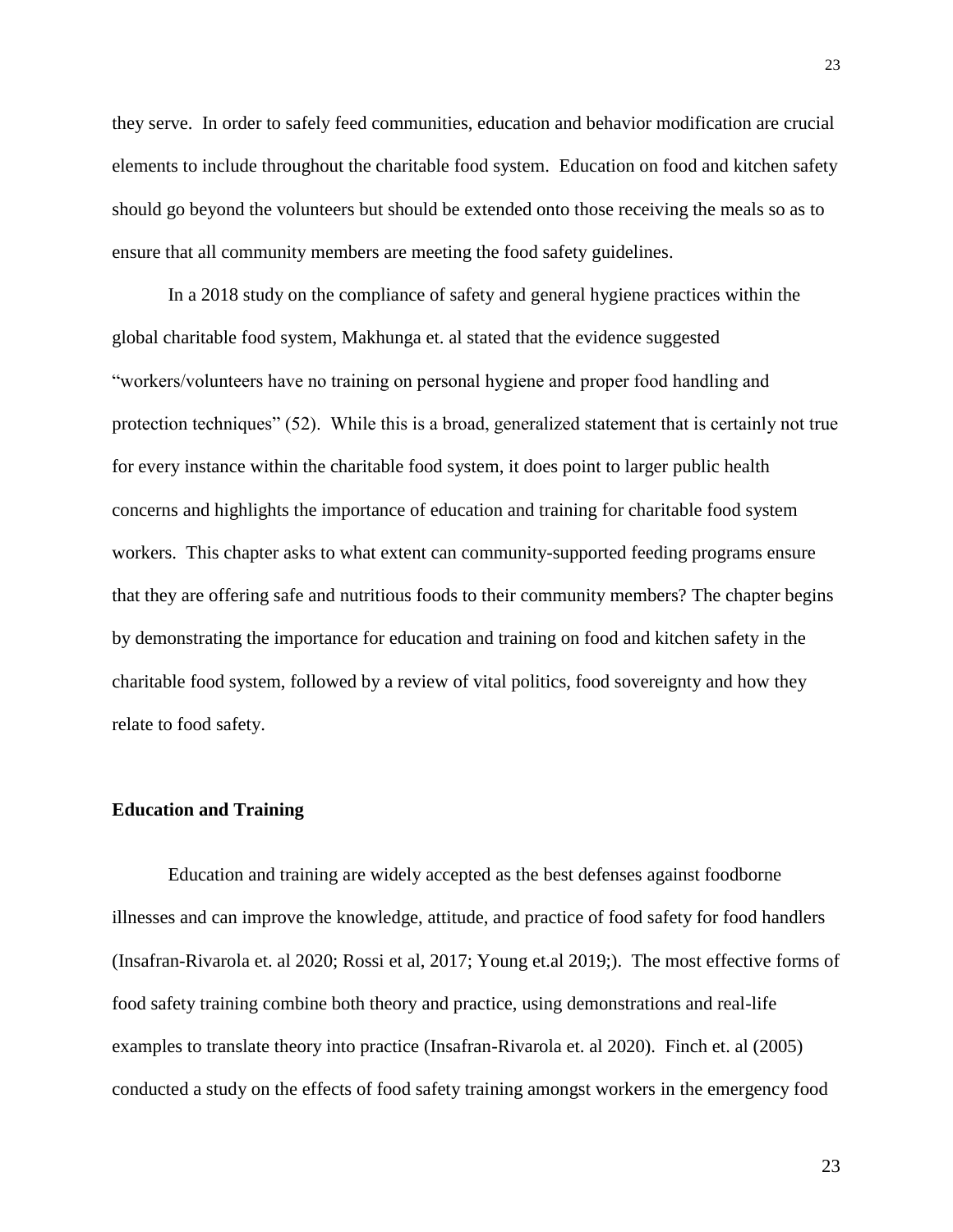system and determined that "knowledge and reported behaviors significantly improved following food safety training" and suggest that there is an ongoing need for continued education. A separate study conducted by Smith & Neal (2014), found that food safety training for non-profit food service volunteers resulted in "significant improvement in knowledge" specifically "in the areas of cross contamination, temperature control and hygiene" (159). Furthermore, they suggest that since there is often inconsistences with working hours or shifts for volunteers and staff in non-profit settings that educational materials such as 'info-sheets' and training guides should be widely available to anyone handling food at any given time. In an effort to spread education regarding food safety, these educational materials and training workshops should also be made available to the populations served via the charitable food system so that these safe practices can be adopted at home as well.

### <span id="page-24-0"></span>**Vital Politics, Food Sovereignty, and Food and Kitchen Safety**

Inadequate food and kitchen safety practices are particularly concerning in the charitable food system due to the percentage of recipients who are considered higher risk to the adverse or fatal effects of foodborne illnesses (Finch et. al 2005). Adopting food and kitchen safety practices are vital and should be recognized as an act of power over life. Moreover the "quantities, qualities, and types of food provisioned" in the charitable food system are fundamental to vital politics (Strong 2019, 2). When deciding on how to define "quality," food sovereignty can be used to determine the parameters. Using the food sovereignty definition, quality foods are nutritious, culturally appropriate and produced with ecological and sustainable methods. I am aware that it may not be feasible to offer items that meet all food sovereignty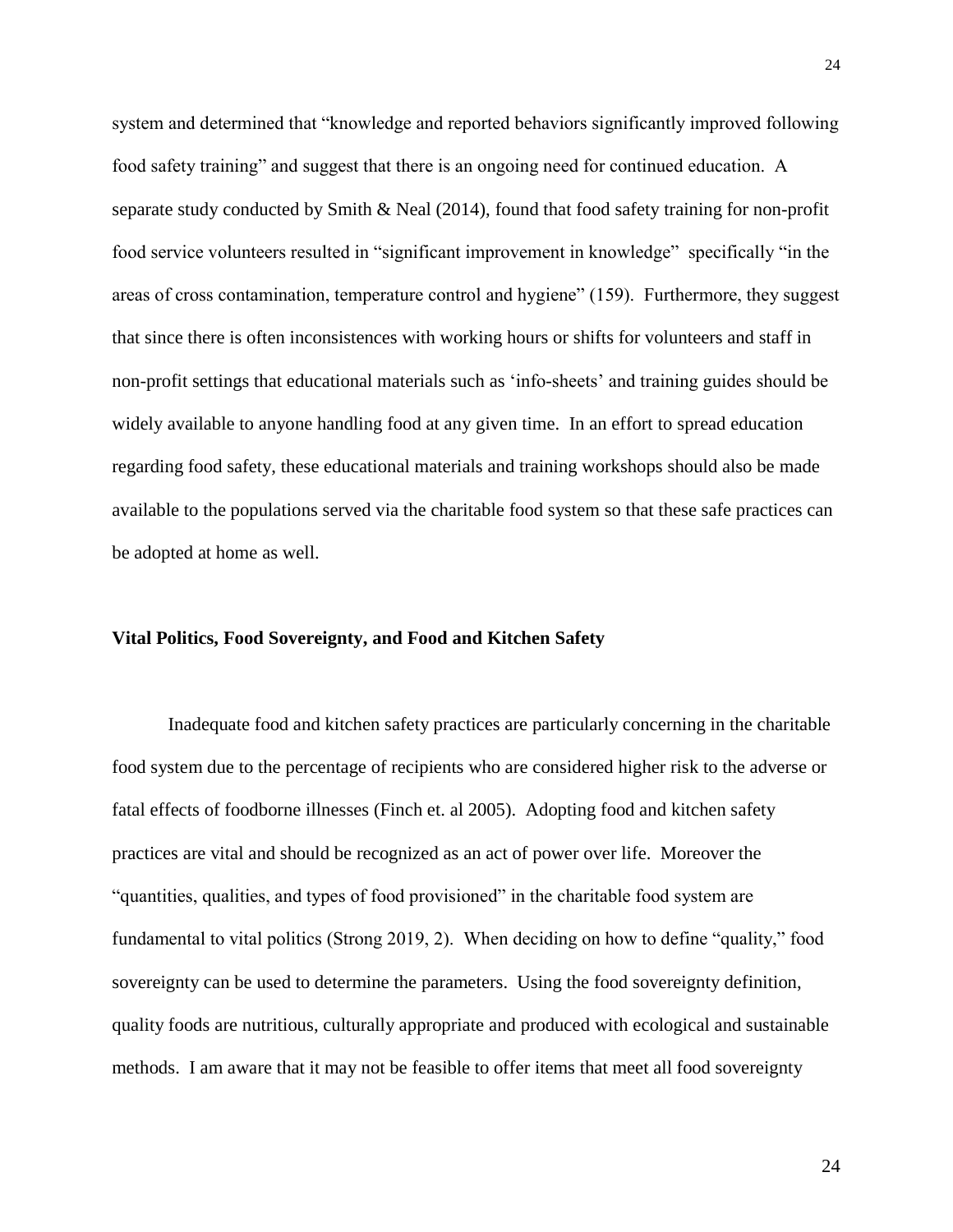standards, but priority should be given to food products that do strive for the movement's primary principles.

In conjunction with food sovereignty standards for quality foods, special concern should be taken with donated foods that may result in higher rates of foodborne illnesses. Examples include leftover food from functions such as church events, weddings or other catered events, when it cannot be guaranteed that the leftovers were handled properly (Finch et. al, 2005; Kempson et. al 2002). While it's understandable to want to prevent food waste, the charitable food system is often feeding high risk groups and shouldn't gamble on the safety or quality of these foods. Furthermore, the community-supported feeding programs should resist being seen as the dumping site for unwanted foods. Not only does this increase the risks for unsafe foods but also feeds into the narrative that the hungry are unworthy and should be served what would otherwise be considered discarded foods. Community-supported feeding programs have the authority to limit what kinds of food they accept as donations while maintaining an air of dignity for everyone in their community.

#### <span id="page-25-0"></span>**Additional Resources**

It has been my experience that the pressure to provide safe foods can feel overwhelming. Most examples of mishandling of food resulting in foodborne illnesses are due to poor hygiene practices (Altekruse et. al, 1995; Finch et. al 2005; Insfran-Rivarola et. al, 2020; Makhunga et, al 2018; Smith & Neal 2014; Young et. al 2019). The good news is that kitchen and food safety education and knowledge can help lower the chances of foodborne illness. When looking for training and workshop resources, communities can choose between fee-based training that typically comes with a certification process, such as ServSafe, or free resources, including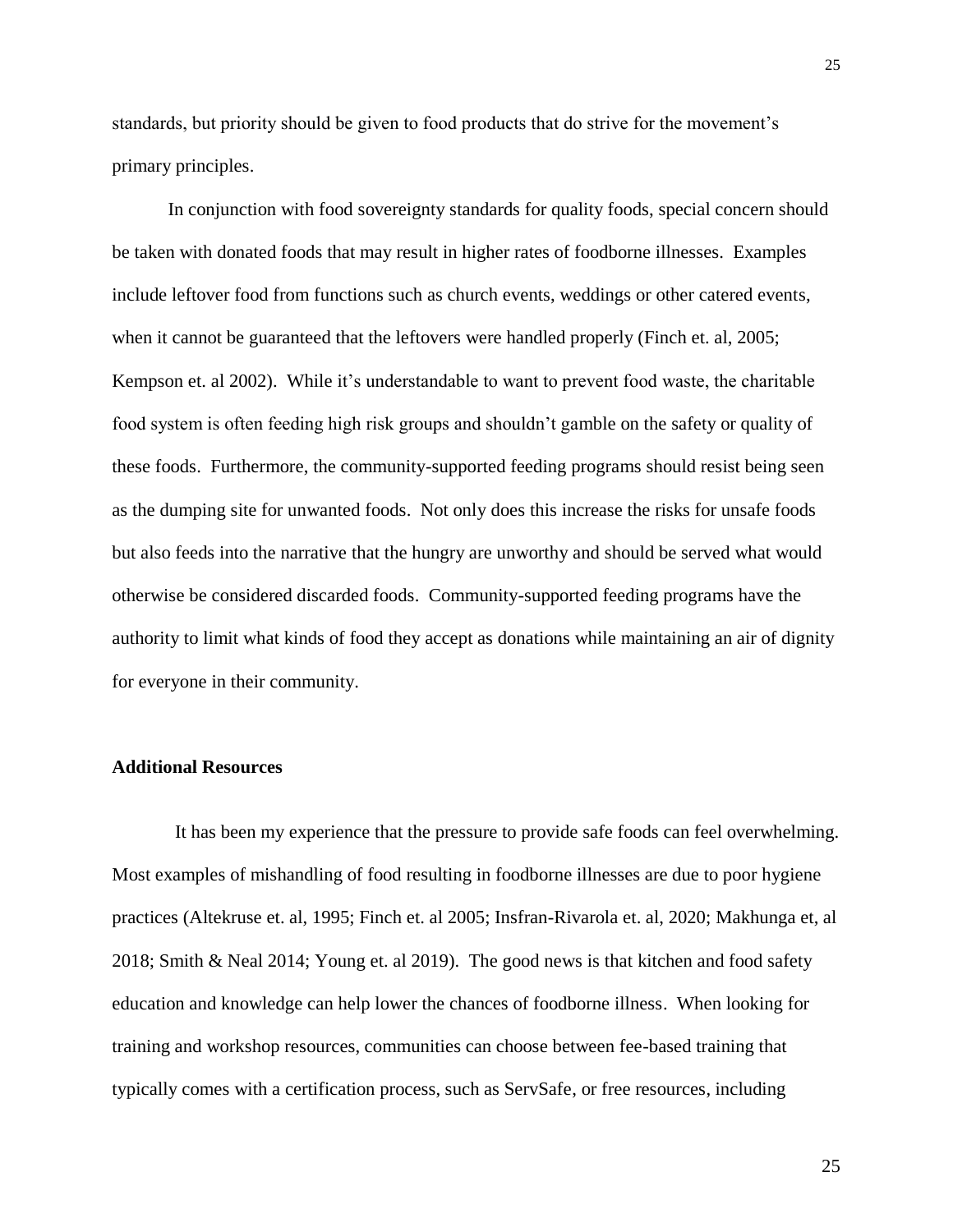workshops provided by extension services or other non-profits. The New Hampshire Food Bank would offer a free USDA food safety course quarterly for agencies that used their services. The key takeaway is as that community-supported feeding programs should commit to some form of formal training on food and kitchen safety for all workers and/or volunteers.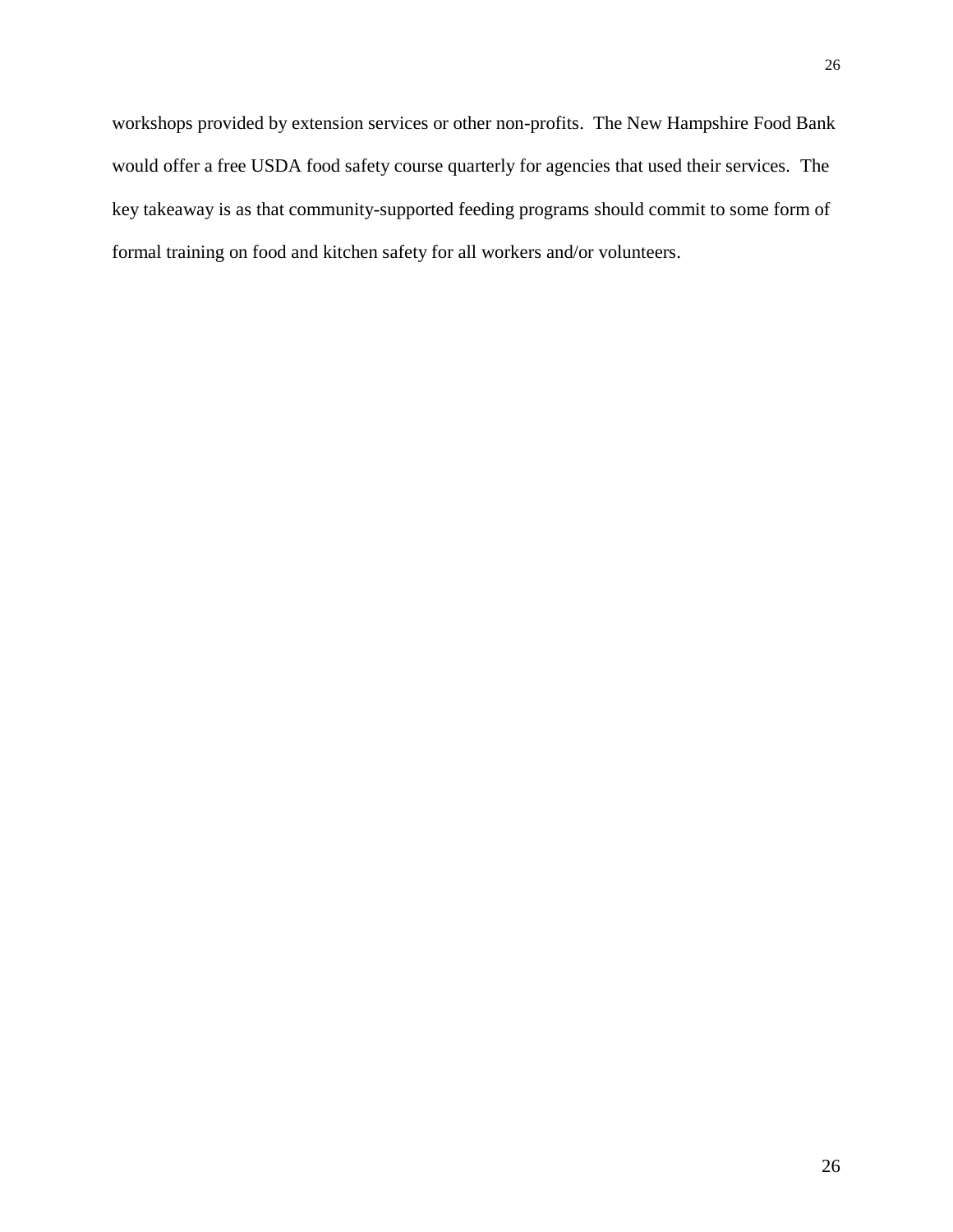# **Chapter Five**

# <span id="page-27-1"></span><span id="page-27-0"></span>**Conclusion, Recommendations and Contributions**

In general, there is much work to do within the charitable food system but hopefully this master's project will provide some assistance to community-supported feeding programs in their effort to better their community. In our recovery from two global crises, the COVID-19 pandemic and subsequential economic recession, food insecurity is only going to remain a major social issue. As the number of hungry Americans rise, so will those who seek to address this issue. It is for those volunteers that this guidebook is meant, and I hope it offers some assistance in the work towards food sovereignty. This final chapter will offer suggestions for new and established feeding programs and will end with contributions for further work.

### <span id="page-27-2"></span>**Recommendations**

While good-hearted in nature, the organization of community-supported feeding programs is often made from the volunteer's perspective. In a study conducted by Dave et. al (2017), focus groups and interviews of food pantry users provided an insight into some of the barriers they face when utilizing the pantry. Some of the examples of barriers included things such as access to public transportation and operation hours. Recommendations from the study suggest that several clients would benefit from mobile services and centrally located sites. In a separate study by Vissing et. al (2017) found that preserving dignity was a key factor in food pantry utilization. Their research suggested that limiting required information for participation such as addresses or citizenship status helped maintain the sense of dignity for pantry goers.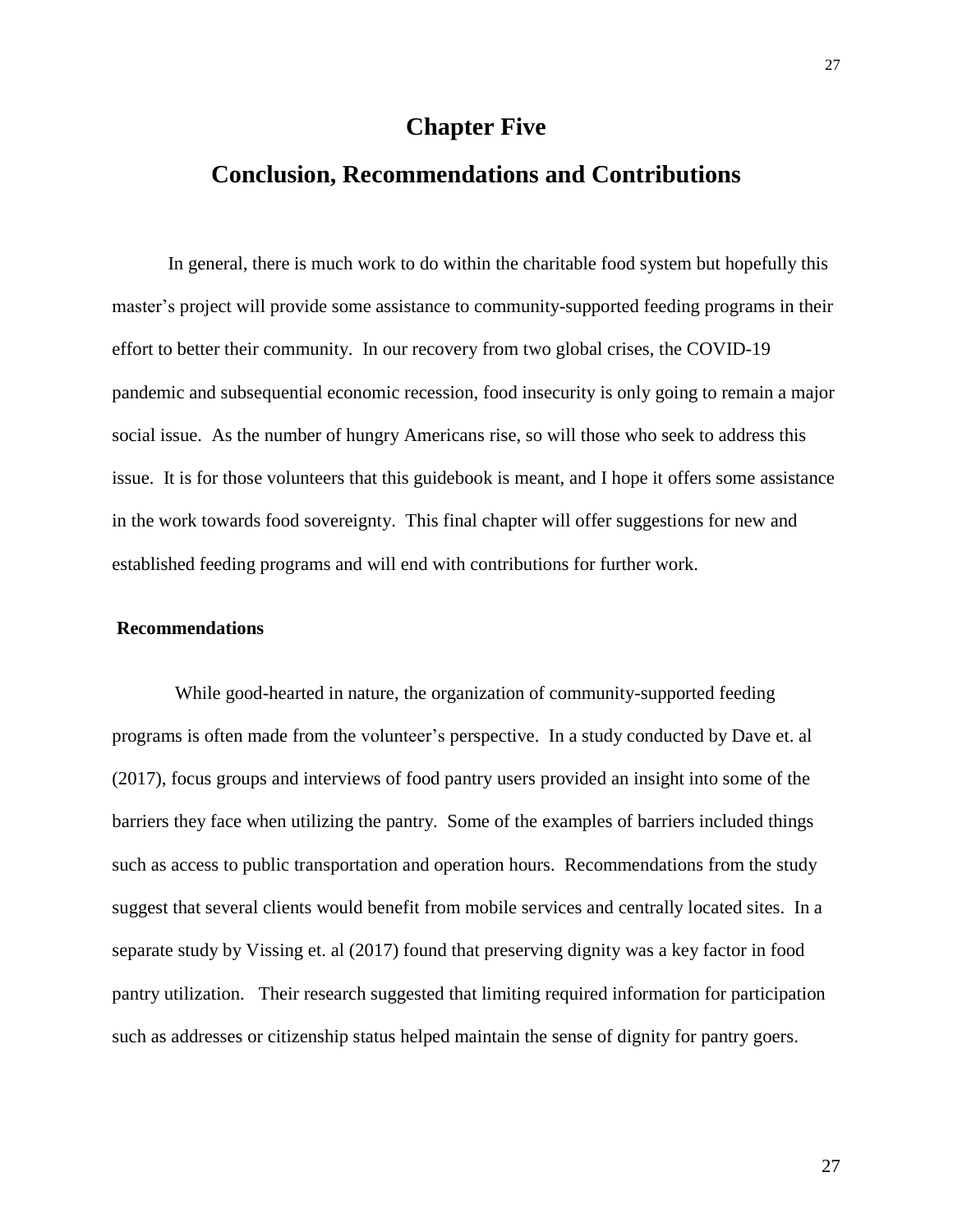Staff and volunteers alike worked to improve their model for providing services to create a more inviting and welcoming environment.

Engaging volunteers on stigmas, policy issues, and the root causes of food insecurity is a great way to improve operations and encourage more community members to utilize the available services. Some examples of how to engage your volunteers include offering a book or reading club using some of the books and articles I have cited. Janet Poppendieck's *Sweet Charity? Emergency Food and the End of Entitlement,* Andy Fisher's *Big hunger: The unholy alliance between corporate America and anti-hunger groups,* or Rebecca de Souza's *Feeding the Other: Whiteness, Privilege, and Neoliberal Stigma in Food Pantries are great launching points* or perhaps could be used in a book club. Either way, exposure and education are monumental tools for creating safe and inclusive sites.

### **Contributions**

This project has great potential for further growth and engagement. UVM faculty member and chair of the Nutrition and Food Sciences Department, Amy Trubek has shown interest collaborating with her students to create recipes. I also hope that others will use this guidebook as a starting point to create more awareness around advocacy and policy changes. For me the biggest contribution is the goal to impact local food systems through awareness, advocacy and policy in an effort to improve the health of our community as a whole.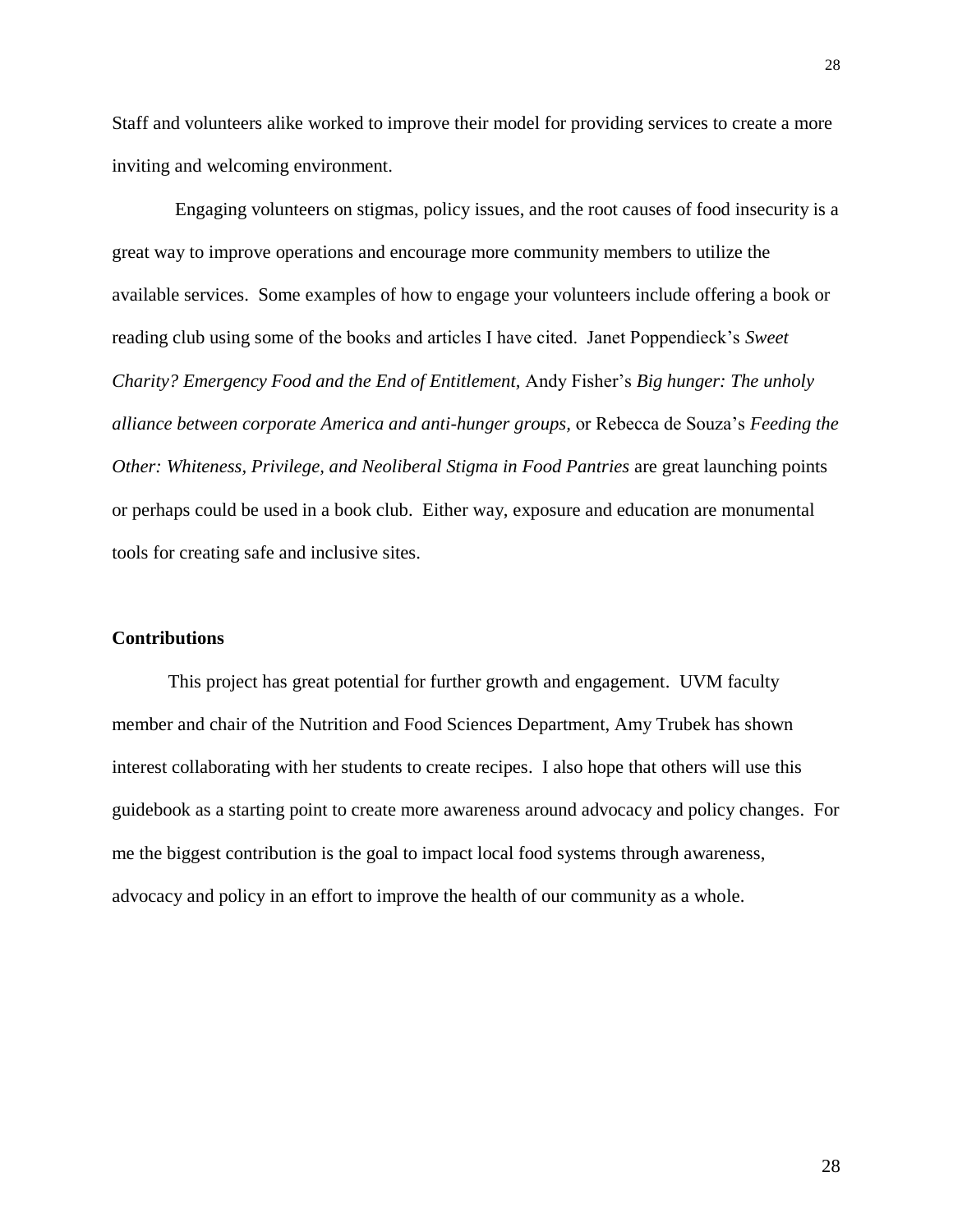# **References**

<span id="page-29-0"></span>Alkon, A.H.,& Agyeman, J. (2014). *The Food Movement as Polyculture*. MIT.

- Alkon, A. H., & Mares, T. M. (2012). Food sovereignty in US food movements: Radical visions and neoliberal constraints. *Agriculture and Human Values*, *29*(3), 347-359.
- Allen, P. (2004). *Together at the Table: Sustainability and substance in the American agrifood system.* University Park, PA: The University State University.
- Allen, P. (2007). The disappearance of hunger in America. *Gastronomica*, *7*(3), 19-23.
- Altekruse, S. F., Street, D. A., Fein, S. B., & Levy, A. S. (1996). Consumer knowledge of foodborne microbial hazards and food-handling practices. Journal of food protection, 59(3), 287-294.
- America's Volunteer Spirit Continues in the Face of the Pandemic America's Volunteer Spirit Continues in the Face of the Pandemic - United States Joint Economic Committee. (2020). Retrieved from [https://www.jec.senate.gov/public/index.cfm/republicans/2020/5/america](https://www.jec.senate.gov/public/index.cfm/republicans/2020/5/america-s-volunteer-spirit-continues-in-the-face-of-the-pandemic)[s-volunteer-spirit-continues-in-the-face-of-the-pandemic](https://www.jec.senate.gov/public/index.cfm/republicans/2020/5/america-s-volunteer-spirit-continues-in-the-face-of-the-pandemic)
- Anderson, M.D. (2013). Beyond food security to realizing food rights in the US. Journal of Rural Studies, 29, 113-122.
- Campbell, B. M., Vermeulen, S. J., Aggarwal, P. K., Corner-Dolloff, C., Girvetz, E., Loboguerrero, A. M., ... & Wollenberg, E. (2016). Reducing risks to food security from climate change. Global Food Security, 11, 34-43.
- Campbell, E., Hudson, H., Webb, K., & Crawford, P. B. (2011). Food preferences of users of the emergency food system. *Journal of hunger & environmental nutrition*, *6*(2), 179-187.
- Campbell, E.C., Ross, M., & Webb, K.L. (2013). Improving the nutritional quality of emergency food: A study of food bank organizational culture, capacity, and practices. *Journal of Hunger & Environmental Nutrition, 8(3),* 177-188. DOI: 10.1080/19320248.2013.816991
- Carney, M. A. (2015). *The unending hunger: Tracing women and food insecurity across borders*. Univ of California Press.
- Carroll, G., Keene, D., Santilli, A., Johannes, J., Ickovics, J., & O'Connor Duffany, K. (2019). Availability, accessibility, utilization: In-depth interviews with food insecure residents and emergency food providers in New Haven, CT. *Journal of Hunger & Environmental Nutrition*, *14*(1-2), 240-251.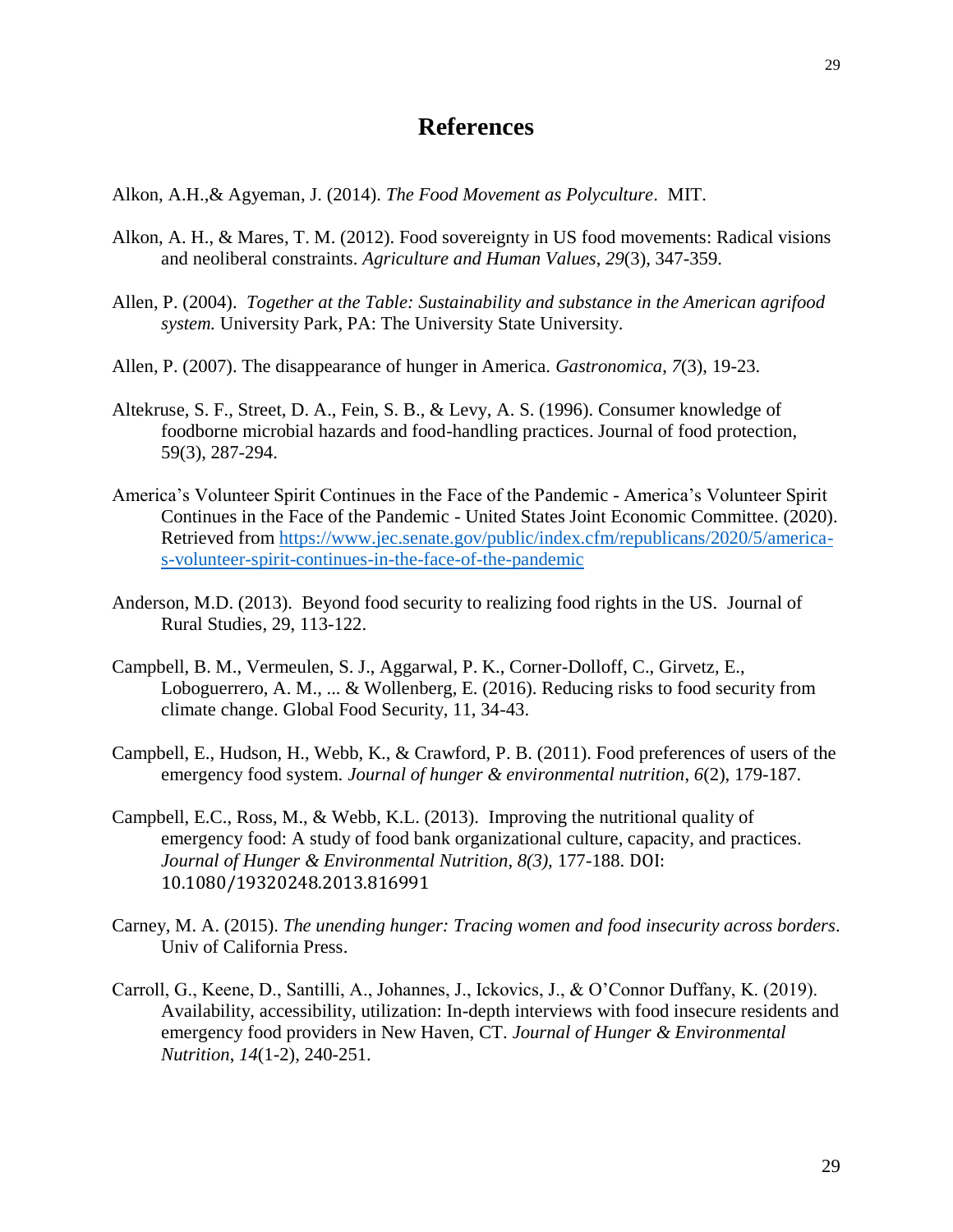- Chilton, M., & Rose, D. (2009). A rights-based approach to food insecurity in the United States. *American Journal of Public Health*, *99*(7), 1203-1211.
- Claeys, P., & Duncan, J. (2019). Food sovereignty and convergence spaces. *Political Geography*, *75*, 102045.
- Committee, U. (2020, May 19). America's volunteer Spirit continues in the face of the pandemic. Retrieved from https://www.jec.senate.gov/public/index.cfm/republicans/analysis?ID=61A912D3-8641- 4F5C-9A23-34E6AA3AF619
- Dave, J. M., Thompson, D. I., Svendsen-Sanchez, A., & Cullen, K. W. (2017). Perspectives on barriers to eating healthy among food pantry clients. *Health equity*, *1*(1), 28-34.
- De Souza, R. T. (2019). *Feeding the Other: Whiteness, Privilege, and Neoliberal Stigma in Food Pantries*. MIT Press.
- Dunn, J., Chambers, S. K., & Hyde, M. K. (2016). Systematic review of motives for episodic volunteering. *VOLUNTAS: International Journal of Voluntary and Nonprofit Organizations*, *27*(1), 425-464.
- Dutta, M. J., Anaele, A., & Jones, C. (2013). Voices of hunger: Addressing health disparities through the culture-centered approach. *Journal of Communication*, *63*(1), 159-180.
- Elmes, M. B., Mendoza-Abarca, K., & Hersh, R. (2016). Food banking, ethical sensemaking, and social innovation in an era of growing hunger in the United States. *Journal of Management Inquiry*, *25*(2), 122-138.
- FAO 2009 State of food insecurity 2009 Food and Agriculture Organization, Rome.
- Fassin, D. (2009). Another politics of life is possible. *Theory, culture & society*, *26*(5), 44-60.
- Feeding American; U.S. Hunger Relief Organization. (2021). Retrieved from <https://www.feedingamerica.org/>
- Finch, C., & Daniel, E. (2005). Food safety knowledge and behavior of emergency food relief organization workers: Effects of food safety training intervention. Journal of Environmental Health, 67(9), 30-4, 58; quiz 63-4. Retrieved from https://search-proquestcom.ezproxy.uvm.edu/scholarly-journals/food-safety-knowledge-behavior-emergencyrelief/docview/219715471/se-2?accountid=14679
- Fisher, A. (2017). *Big hunger: The unholy alliance between corporate America and anti-hunger groups*. MIT Press.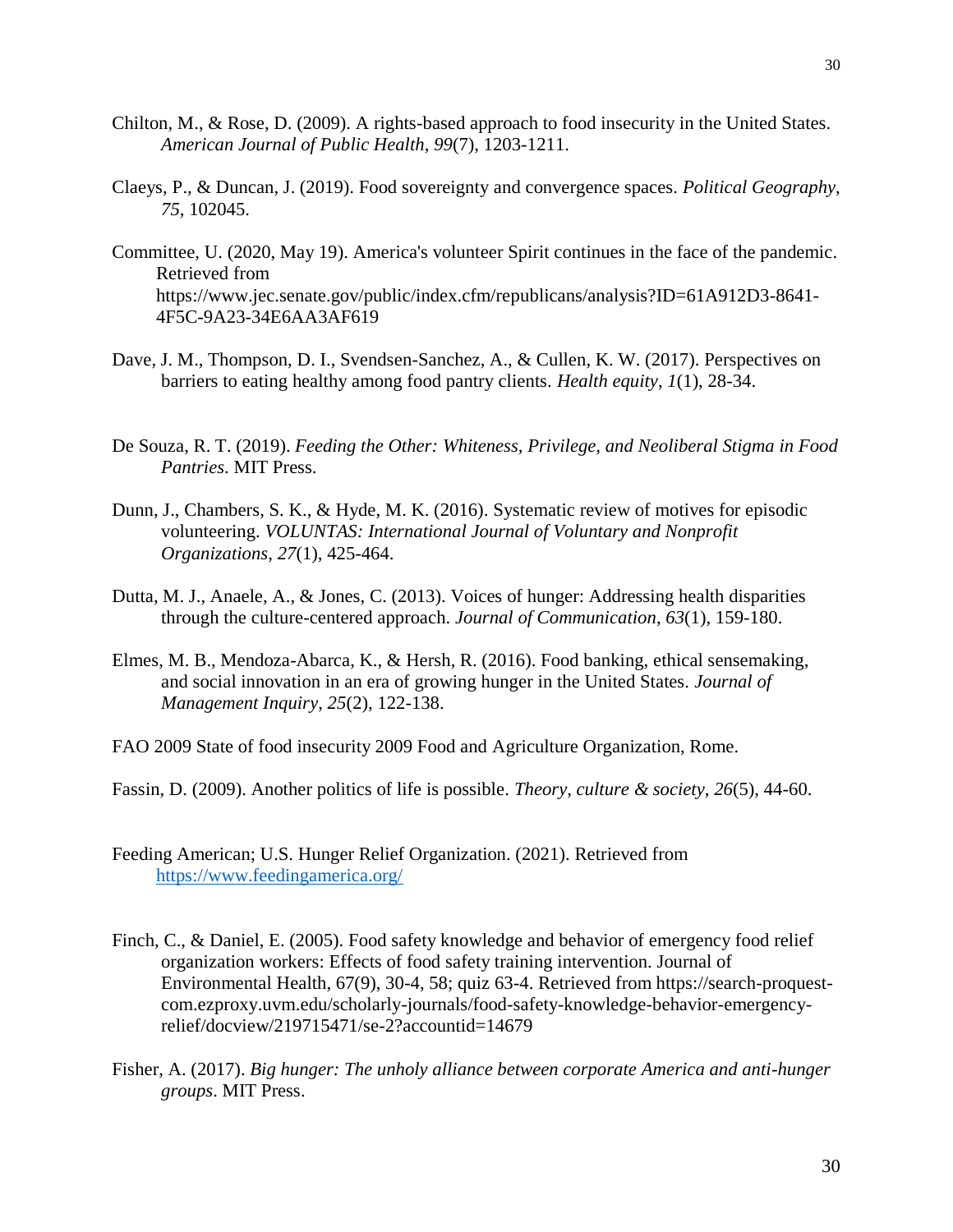- Fong, K., Wright, R. A., & Wimer, C. (2016). The cost of free assistance: Why low-income individuals do not access food pantries. *J. Soc. & Soc. Welfare*, *43*, 71.
- FSIS. (2019). Retrieved from [https://www.fsis.usda.gov/wps/portal/fsis/topics/food-safety](https://www.fsis.usda.gov/wps/portal/fsis/topics/food-safety-education/get-answers/food-safety-fact-sheets/food-labeling/food-product-dating/food-product-dating)[education/get-answers/food-safety-fact-sheets/food-labeling/food-product-dating/food](https://www.fsis.usda.gov/wps/portal/fsis/topics/food-safety-education/get-answers/food-safety-fact-sheets/food-labeling/food-product-dating/food-product-dating)[product-dating](https://www.fsis.usda.gov/wps/portal/fsis/topics/food-safety-education/get-answers/food-safety-fact-sheets/food-labeling/food-product-dating/food-product-dating)
- Gerber, C., J. Rose, and C. Haas. 1996. Sensitive populations: Who is at the greatest risk? Intl. J. Food Microbiol. 30:113–123
- Gundersen, C., Kreider, B., & Pepper, J. (2011). The economics of food insecurity in the United States. *Economic Perspecitives and Policy, 33 (3),* 281-303. DOI:10.1093/aepp/ppr022
- Handforth, B., Hennink, M.,& Schwartz, M.B. (2012). A qualitative study of nutrition-based initiatives at selected food banks in the feeding America network. *Journal of the Academy of Nutrition and Dietetics, 113 (3),* 411-415. DOI: 10.1016/j.jand.2012.11.001
- Harman, A. (2016). Food Safety Modernization Act. *Bee Culture, 144*(8), 83-86.
- Holt-Giméénez, E., & Wang, Y. (2011). Reform or transformation? The pivotal role of food justice in the US food movement. *Race/Ethnicity: Multidisciplinary Global Contexts*, *5*(1), 83-102.
- Insfran-Rivarola, A., Tlapa, D., Limon-Romero, J., Baez-Lopez, Y., Miranda-Ackerman, M., Arredondo-Soto, K., & Ontiveros, S. (2020). A Systematic Review and Meta-Analysis of the Effects of Food Safety and Hygiene Training on Food Handlers. *Foods*, *9*(9), 1169.
- Kempson, K., Keenan, D., Sadani, PS., Ridlen, S., & Rosato, N.S. (2002). Food management practices used by people with limited resources to maintain food sufficiency as reported by nutrition educators, journal of the American Dietetic Association, 102(12), 1795-1799
- Via Campesina. (2006). *[Nyeleni] Declaration of Nyéléni*.<https://nyeleni.org/spip.php?article290>
- Makhunga, S. E., Mashamba-Thompson, T., Hlongwa, M., & Hlongwana, K. (2018). Evidence on charitable food assistance system's compliance with safety and general hygiene requirements: A systematic scoping review. Journal of Food Safety and Hygiene, 4(3/4).
- Masson, D., Paulos, A., & Beaulieu Bastien, E. (2017). Struggling for food sovereignty in the World March of Women. The Journal of Peasant Studies, 44(1), 56-77.
- Mares, T. M., & Alkon, A. H. (2011). Mapping the food movement: Addressing inequality and neoliberalism. *Environment and Society*, *2*(1), 68-86.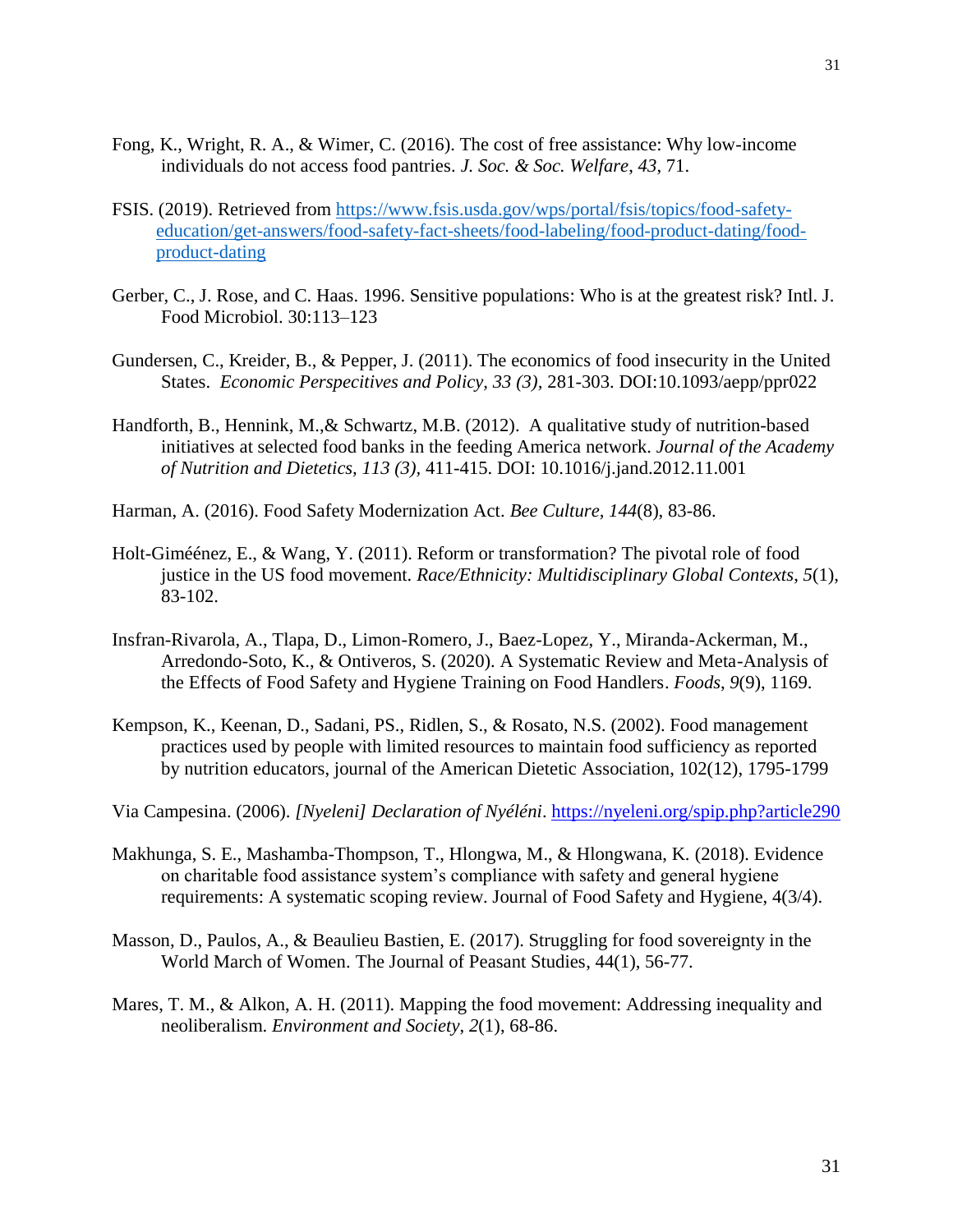- Nagler, R. H. (2014). Adverse Outcomes Associated With Media Exposure to Contradictory Nutrition Messages*. Journal of Health Communication, 19(1),* 24-40, DOI: [10.1080/10810730.2013.798384](https://doi.org/10.1080/10810730.2013.798384)
- Nestle, M. (2018). Perspective: Challenges and controversial issues in the dietary guidelines for Americans, 1980–2015. *Advances in Nutrition*, *9*(2), 148-150.
- Niles, M. T., Bertmann, F., Morgan, E. H., Wentworth, T., Biehl, E., & Neff, R. (2020). The Impact of Coronavirus on Vermonters Experiencing Food Insecurity.
- "NH Food Bank." *The New Hampshire Food Bank*, 13 May 2020, www.nhfoodbank.org/.
- Noll, S., & Murdock, E.G. (2019). Whose justice is it anyway? Mitigating the tensions between food security and food sovereignty. *Journal of Agricultural and Environmental Ethics,*  https://doi.org/10.1007/s10806-019-09809-9
- Palmer, A., Santo, R., Berlin, L., Bonanno, A., Clancy, K., Giesecke, C., ... & Rocker, S. (2017). Between global and local: Exploring regional food systems from the perspectives of four communities in the US Northeast. *Journal of Agriculture, Food Systems, and Community Development*, *7*(4), 187-205.
- Poppendieck, J. (1998). *Sweet Charity? Emergency Food and the End of Entitlement.* New York: Penguin Books.
- Reinhardt, S. (2019). (Rep.). Union of Concerned Scientists. doi:10.2307/resrep24101
- Robaina, K. A., & Martin, K. S. (2013). Food insecurity, poor diet quality, and obesity among food pantry participants in Hartford, CT. *Journal of nutrition education and behavior*, *45*(2), 159-164.
- Rossi, M. de S. C., Stedefeldt, E., da Cunha, D. T., & de Rosso, V. V. (2017). Food safety knowledge, optimistic bias and risk perception among food handlers in institutional food services. Food Control, 73, 681–688. doi:10.1016/j.foodcont.2016.09.016
- Sachs, C. (2013, September). Feminist food sovereignty: crafting a new vision. In *International Conference on Food Sovereignty: A Critical Dialogue, Yale University, New Haven* (pp. 14-15).
- Safety Tips in the Kitchen. (2013). Retrieved from Hospital for Special Surgery website: https://www.hss.edu/sneaker-cookbook-parents-kitchen-safety.asp
- Scallan, E., Hoekstra, R. M., Angulo, F. J., Tauxe, R. V., Widdowson, M. A., Roy, S. L., ... & Griffin, P. M. (2011). Foodborne illness acquired in the United States—major pathogens. *Emerging infectious diseases*, *17*(1), 7.